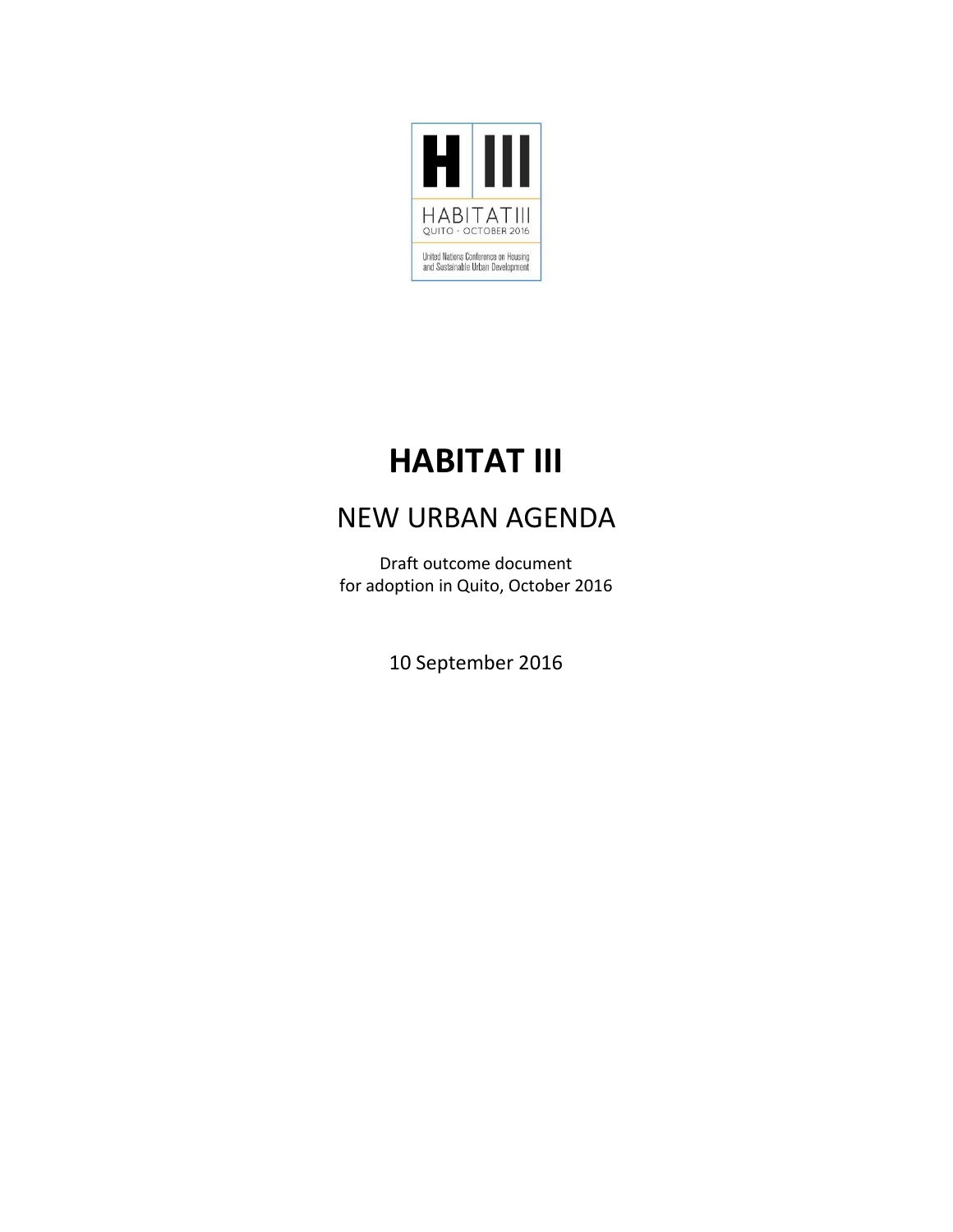#### **QUITO DECLARATION ON SUSTAINABLE CITIES AND HUMAN SETTLEMENTS FOR ALL**

- **1.** We, the Heads of State and Government, Ministers and High Representatives, have gathered at the United Nations Conference on Housing and Sustainable Urban Development (Habitat III) from 17 to 20 October 2016 in Quito, Ecuador, with the participation of sub-national and local governments, parliamentarians, civil society, indigenous peoples and local communities, the private sector, professionals and practitioners, the scientific and academic community, and other relevant stakeholders, to adopt a New Urban Agenda.
- **2.** By 2050 the world urban population is expected to nearly double, making urbanization one of the  $21<sup>st</sup>$ century's most transformative trends. As the population, economic activities, social and cultural interactions, as well as environmental and humanitarian impacts, are increasingly concentrated in cities, this poses massive sustainability challenges in terms of housing, infrastructure, basic services, food security, health, education, decent jobs, safety, and natural resources, among others.
- **3.** Since the United Nations Conferences on Human Settlements in Vancouver in 1976 and in Istanbul in 1996, and the adoption of the Millennium Development Goals in 2000, we have seen improvements in the quality of life of millions of urban inhabitants, including slum and informal settlement dwellers. However, the persistence of multiple forms of poverty, growing inequalities, and environmental degradation, remain among the major obstacles to sustainable development worldwide, with social and economic exclusion and spatial segregation often an irrefutable reality in cities and human settlements.
- **4.** We are still far from adequately addressing these and other existing and emerging challenges; and there is a need to take advantage of the opportunities of urbanization as an engine of sustained and inclusive economic growth, social and cultural development, and environmental protection, and of its potential contributions to the achievement of transformative and sustainable development.
- **5.** By readdressing the way cities and human settlements are planned, designed, financed, developed, governed, and managed, the New Urban Agenda will help to end poverty and hunger in all its forms and dimensions, reduce inequalities, promote sustained, inclusive, and sustainable economic growth, achieve gender equality and the empowerment of all women and girls, in order to fully harness their vital contribution to sustainable development, improve human health and well-being, as well as foster resilience and protect the environment.
- **6.** We take full account of the milestone achievements in the course of the year 2015, in particular the 2030 Agenda for Sustainable Development, including the Sustainable Development Goals (SDGs), and the Addis Ababa Action Agenda of the Third International Conference on Financing for Development, the Paris Agreement adopted under the United Nations Framework Convention on Climate Change (UNFCC), the Sendai Framework for Disaster Risk Reduction 2015-2030, the Vienna Programme of Action for Landlocked Developing Countries for the Decade 2014-2024, the Small Island Developing States Accelerated Modalities of Action (SAMOA) Pathway and the Istanbul Programme of Action for the Least Developed Countries for the Decade 2011-2020. We also take account of the Rio Declaration on Environment and Development, the World Summit on Sustainable Development, the World Summit for Social Development, the International Conference on Population and Development Programme of Action, the Beijing Platform for Action, and the United Nations Conference on Sustainable Development, and the follow up to these conferences.
- **7.** While recognizing that it did not have an intergovernmental agreed outcome, we take note of the World Humanitarian Summit in May 2016 in Istanbul.
- **8.** We acknowledge the contributions of national governments, as well as the contributions of sub-national and local governments, in the definition of the New Urban Agenda and take note of the second World Assembly of Local and Regional Governments.
- **9.** This New Urban Agenda reaffirms our global commitment to sustainable urban development as a critical step for realizing sustainable development in an integrated and coordinated manner at global, regional, national, sub-national, and local levels, with the participation of all relevant actors. The implementation of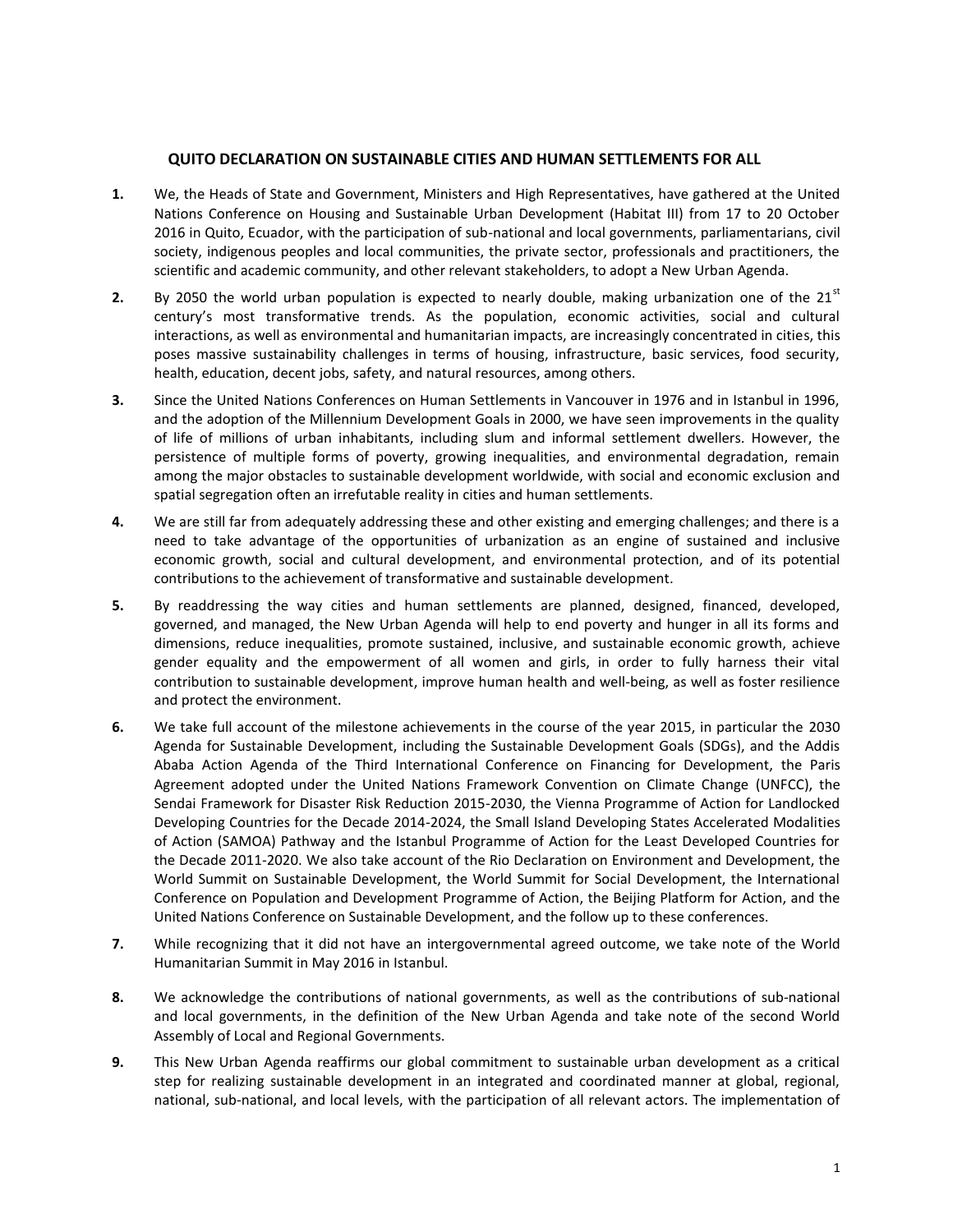the New Urban Agenda contributes to the implementation and localization of the 2030 Agenda for Sustainable Development in an integrated manner, and to the achievement of the Sustainable Development Goals (SDGs) and targets, including SDG 11 of making cities and human settlements inclusive, safe, resilient, and sustainable.

**10.** The New Urban Agenda acknowledges that culture and cultural diversity are sources of enrichment for humankind and provides an important contribution to the sustainable development of cities, human settlements, and citizens, empowering them to play an active and unique role in development initiatives; and further recognizes that culture should be taken into account in the promotion and implementation of new sustainable consumption and production patterns that contribute to the responsible use of resources and address the adverse impact of climate change.

#### **Our shared vision**

- **11.** We share a vision of cities for all, referring to the equal use and enjoyment of cities and human settlements, seeking to promote inclusivity and ensure that all inhabitants, of present and future generations, without discrimination of any kind, are able to inhabit and produce just, safe, healthy, accessible, affordable, resilient, and sustainable cities and human settlements, to foster prosperity and quality of life for all. We note the efforts of some national and local governments to enshrine this vision, referred to as right to the city, in their legislations, political declarations and charters.
- **12.** We aim to achieve cities and human settlements where all persons are able to enjoy equal rights and opportunities, as well as their fundamental freedoms, guided by the purposes and principles of the Charter of the United Nations, including full respect for international law. In this regard, the New Urban Agenda is grounded in the Universal Declaration of Human Rights, international human rights treaties, the Millennium Declaration, and the 2005 World Summit Outcome. It is informed by other instruments such as the Declaration on the Right to Development.
- **13.** We envisage cities and human settlements that:
	- (a) fulfill their social function, including the social and ecological function of land, with a view to progressively achieve the full realization of the right to adequate housing, as a component of the right to an adequate standard of living, without discrimination, universal access to safe and affordable drinking water and sanitation, as well as equal access for all to public goods and quality services in areas such as food security and nutrition, health, education, infrastructure, mobility and transportation, energy, air quality, and livelihoods;
	- (b) are participatory, promote civic engagement, engender a sense of belonging and ownership among all their inhabitants, prioritize safe, inclusive, accessible, green, and quality public spaces, friendly for families, enhance social and intergenerational interactions, cultural expressions, and political participation, as appropriate, and foster social cohesion, inclusion, and safety in peaceful and pluralistic societies, where the needs of all inhabitants are met, recognizing the specific needs of those in vulnerable situations;
	- (c) achieve gender equality and empower all women and girls, ensuring women's full and effective participation and equal rights in all fields and in leadership at all levels of decision-making, and by ensuring decent work and equal pay for equal work, or work of equal value for all women, as well as preventing and eliminating all forms of discrimination, violence, and harassment against women and girls in private and public spaces;
	- (d) meet the challenges and opportunities of present and future sustained, inclusive, and sustainable economic growth, leveraging urbanization for structural transformation, high productivity, valueadded activities, and resource efficiency, harnessing local economies, taking note of the contribution of the informal economy while supporting a sustainable transition to the formal economy;
	- (e) fulfill their territorial functions across administrative boundaries, and act as hubs and drivers for balanced sustainable and integrated urban and territorial development at all levels;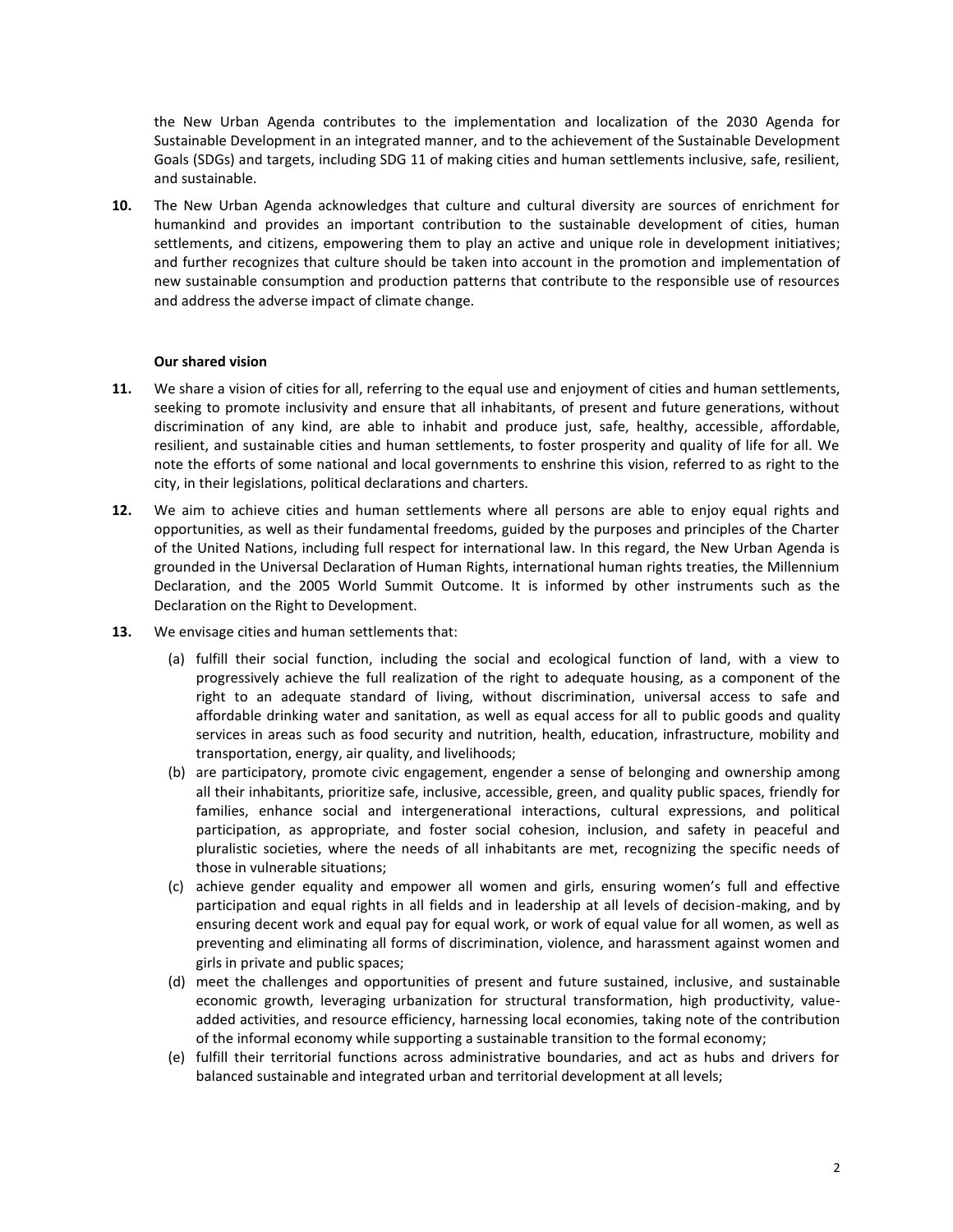- (f) promote age- and gender-responsive planning and investment for sustainable, safe, and accessible urban mobility for all and resource efficient transport systems for passengers and freight, effectively linking people, places, goods, services, and economic opportunities;
- (g) adopt and implement disaster risk reduction and management, reduce vulnerability, build resilience and responsiveness to natural and man-made hazards, and foster mitigation and adaptation to climate change;
- (h) protect, conserve, restore, and promote their ecosystems, water, natural habitats, and biodiversity, minimize their environmental impact, and change to sustainable consumption and production patterns.

#### **Our principles and commitments**

- **14.** To achieve our vision, we resolve to adopt a New Urban Agenda guided by the following interlinked principles:
	- (a) Leave no one behind, by ending poverty in all its forms and dimensions, including the eradication of extreme poverty, by ensuring equal rights and opportunities, socio-economic and cultural diversity, integration in the urban space, enhancing liveability, education, food security and nutrition, health and well-being; including by ending the epidemics of AIDS, tuberculosis, and malaria, promoting safety and eliminating discrimination and all forms of violence; ensuring public participation providing safe and equal access for all; and providing equal access for all to physical and social infrastructure and basic services as well as adequate and affordable housing.
	- (b) Sustainable and inclusive urban economies, by leveraging the agglomeration benefits of well-planned urbanization, high productivity, competitiveness, and innovation; promoting full and productive employment and decent work for all, ensuring decent job creation and equal access for all to economic and productive resources and opportunities; preventing land speculation; and promoting secure land tenure and managing urban shrinking where appropriate.
	- (c) Environmental sustainability, by promoting clean energy, sustainable use of land and resources in urban development as well as protecting ecosystems and biodiversity, including adopting healthy lifestyles in harmony with nature; promoting sustainable consumption and production patterns; building urban resilience; reducing disaster risks; and mitigating and adapting to climate change.
- **15.** We commit to work towards an urban paradigm shift for a New Urban Agenda that will:
	- (a) readdress the way we plan, finance, develop, govern, and manage cities and human settlements, recognizing sustainable urban and territorial development as essential to the achievement of sustainable development and prosperity for all;
	- (b) recognize the leading role of national governments, as appropriate, in the definition and implementation of inclusive and effective urban policies and legislation for sustainable urban development, and the equally important contributions of sub-national and local governments, as well as civil society and other relevant stakeholders, in a transparent and accountable manner;
	- (c) adopt sustainable, people-centered, age- and gender-responsive and integrated approaches to urban and territorial development by implementing policies, strategies, capacity development, and actions at all levels, based on fundamental drivers of change including:
		- i. developing and implementing urban policies at the appropriate level including within local-national and multi-stakeholder partnerships, building integrated systems of cities and human settlements, promoting cooperation among all levels of government to enable them to achieve sustainable integrated urban development;
		- ii. strengthening urban governance, with sound institutions and mechanisms that empower and include urban stakeholders, as well as appropriate checks and balances, providing predictability and coherence in the urban development plans to enable social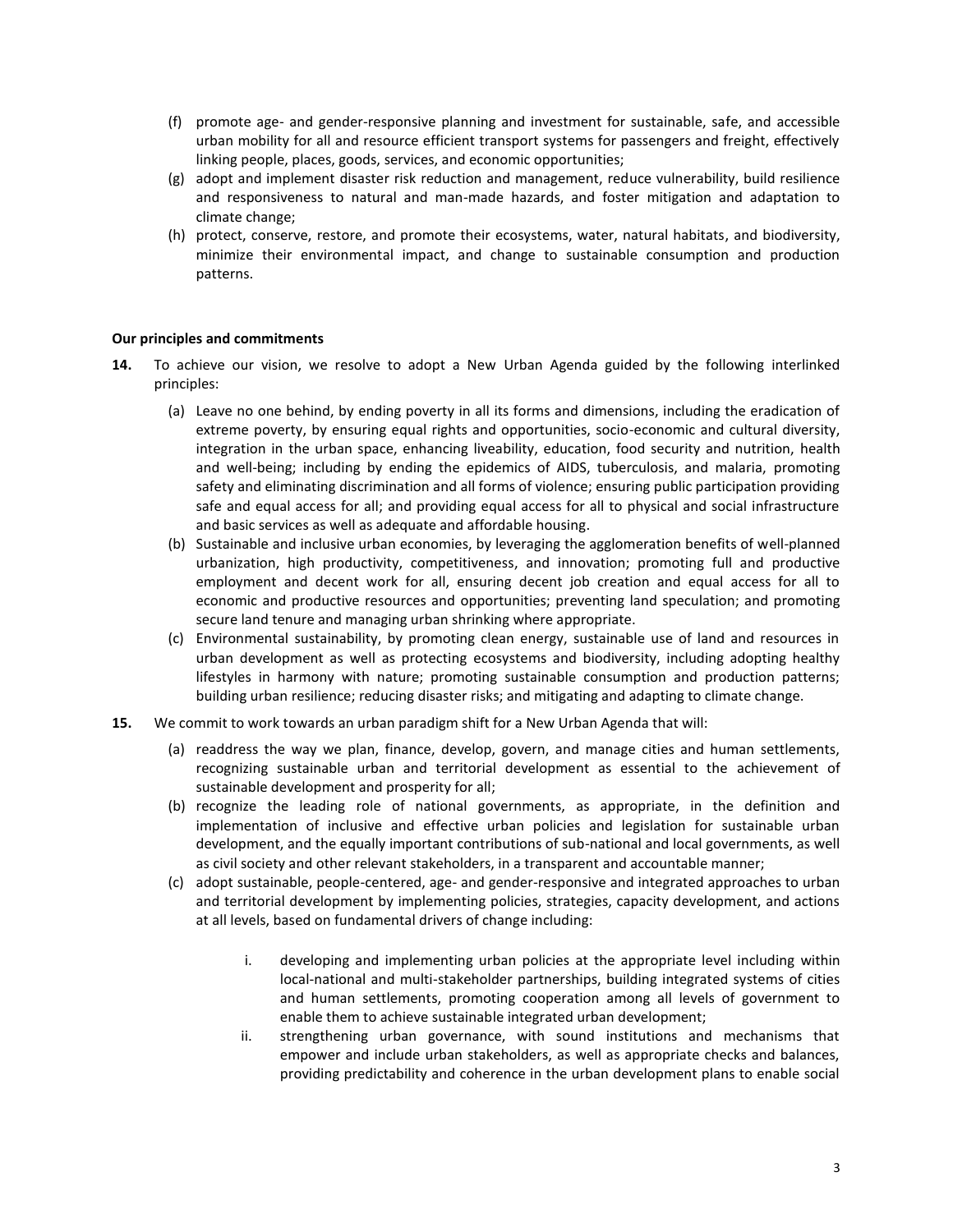inclusion, sustained, inclusive, and sustainable economic growth and environmental protection;

- iii. reinvigorating long-term and integrated urban and territorial planning and design in order to optimize the spatial dimension of the urban form and to deliver the positive outcomes of urbanization;
- iv. supporting effective, innovative, and sustainable financing frameworks and instruments, enabling strengthened municipal finance and local fiscal systems in order to create, sustain, and share the value generated by sustainable urban development in an inclusive manner.

#### **Call for Action**

- **16.** While the specific circumstances of cities of all sizes, towns, and villages vary, we affirm that the New Urban Agenda is universal in scope, participatory, and people-centered, protects the planet, and has a long-term vision, setting out priorities and actions at the global, regional, national, sub-national, and local levels that governments and other relevant stakeholders in every country can adopt based on their needs.
- **17.** We will work to implement this New Urban Agenda within our own countries and at the regional and global levels, taking into account different national realities, capacities, and levels of development, and respecting national legislations and practices, as well as policies and priorities.
- **18.** We reaffirm all of the principles of the Rio Declaration on Environment and Development, including, inter alia, the principle of common but differentiated responsibilities, as set out in Principle 7 thereof.
- **19.** We acknowledge that in implementing the New Urban Agenda, particular attention should be given to addressing the unique and emerging urban development challenges facing all countries, in particular developing countries, including African countries, least developed countries, landlocked developing countries, and small-island developing States, as well as the specific challenges facing the middle income countries. Special attention should also be given to countries in situations of conflicts, as well as countries and territories under foreign occupation, post-conflict countries, and countries affected by natural and manmade disasters.
- **20.** We recognize the need to give particular attention to addressing multiple forms of discrimination faced by, inter alia, women and girls, children and youth, persons with disabilities, people living with HIV/AIDS, older persons, indigenous peoples and local communities, slum and informal settlement dwellers, homeless people, workers, smallholder farmers and fishers, refugees, returnees and internally displaced persons, and migrants**,** regardless of migration status.
- **21.** We urge all national, sub-national, and local governments, as well as all relevant stakeholders, in line with national policies and legislation, to revitalize, strengthen, and create partnerships, enhancing coordination and cooperation to effectively implement the New Urban Agenda and realize our shared vision.
- **22.** We adopt this New Urban Agenda as a collective vision and a political commitment to promote and realize sustainable urban development, and as a historic opportunity to leverage the key role of cities and human settlements as drivers of sustainable development in an increasingly urbanized world.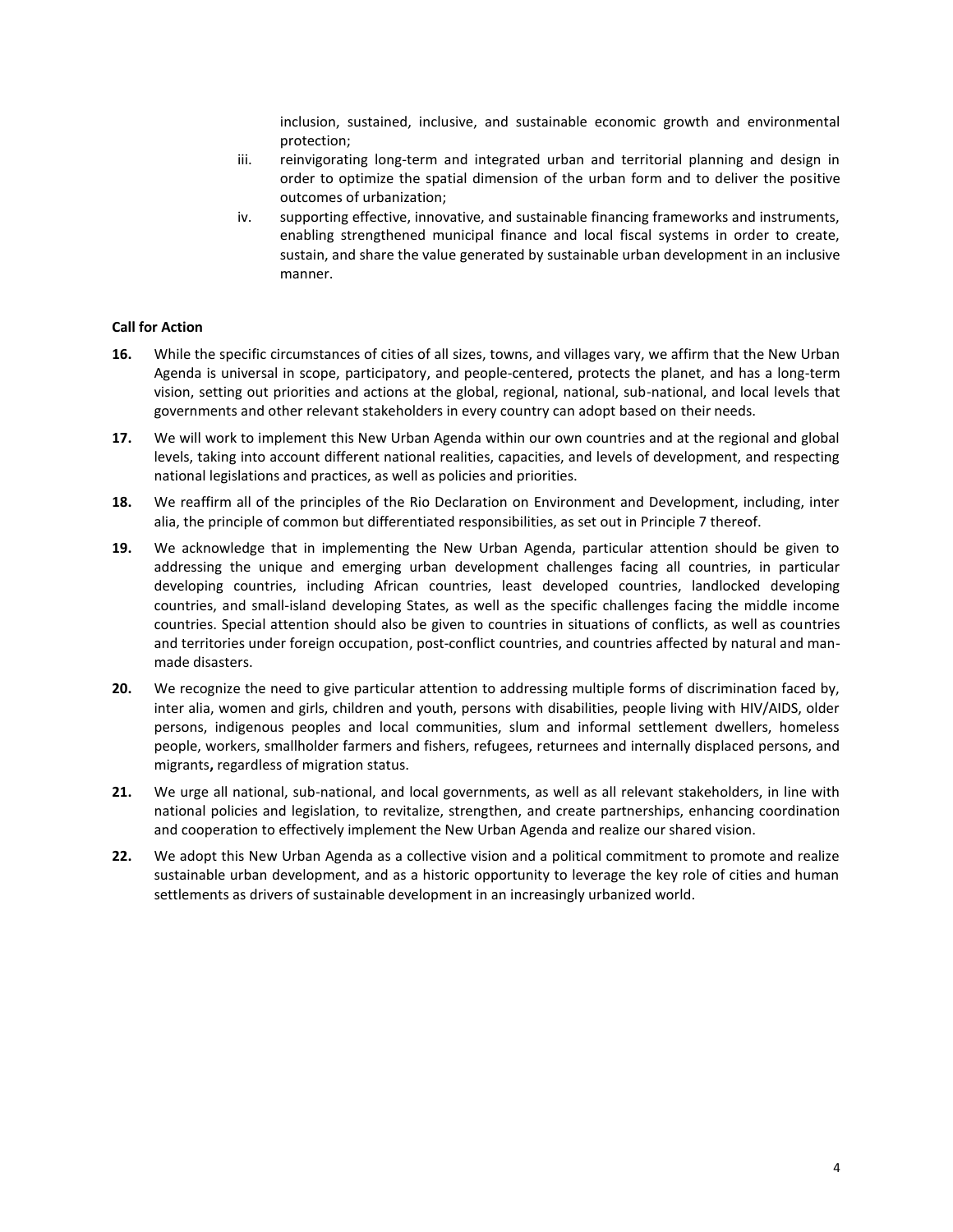### **QUITO IMPLEMENTATION PLAN FOR THE NEW URBAN AGENDA**

**23.** We resolve to implement the New Urban Agenda as a key instrument for national, sub-national, and local governments and all relevant stakeholders to achieve sustainable urban development.

#### **A. THE TRANSFORMATIVE COMMITMENTS FOR SUSTAINABLE URBAN DEVELOPMENT**

**24.** To fully harness the potential of sustainable urban development, we make the following transformative commitments through an urban paradigm shift grounded in the integrated and indivisible dimensions of sustainable development: social, economic, and environmental.

#### **SUSTAINABLE URBAN DEVELOPMENT FOR SOCIAL INCLUSION AND ENDING POVERTY**

- **25.** We recognize that eradicating poverty in all its forms and dimensions, including extreme poverty, is the greatest global challenge and an indispensable requirement for sustainable development. We also recognize that the growing inequality and the persistence of multiple forms and dimensions of poverty, including the rising number of slum and informal settlement dwellers, is affecting both developed and developing countries, and that the spatial organization, accessibility, and design of urban space, as well as infrastructure and basic service provision, together with development policies, can promote or hinder social cohesion, equality, and inclusion.
- **26.** We commit to urban and rural development that is people-centered, protects the planet, and is age- and gender-responsive, and to the realization of all human rights and fundamental freedoms, facilitating living together, ending all forms of discrimination and violence, and empowering all individuals and communities, while enabling their full and meaningful participation. We further commit to promote culture and respect for diversity, and equality as key elements in the humanization of our cities and human settlements.
- **27.** We reaffirm our pledge that no one will be left behind, and commit to promote equally shared opportunities and benefits that urbanization can offer, and enable all inhabitants, whether living in formal or informal settlements, to lead decent, dignified, and rewarding lives and to achieve their full human potential**.**
- **28.** We commit to ensure the full respect for human rights and humane treatment of refugees, internally displaced persons, and migrants, regardless of migration status, and support their host cities in the spirit of international cooperation, taking into account national circumstances, and recognizing that, although the movement of large populations into towns and cities poses a variety of challenges, it can also bring significant social, economic, and cultural contributions to urban life. We further commit to strengthen synergies between international migration and development, at the global, regional, national, sub-national, and local levels by ensuring safe, orderly, and regular migration through planned and well-managed migration policies and to support local authorities in establishing frameworks that enable the positive contribution of migrants to cities and strengthened urban-rural linkages.
- **29.** We commit to strengthen the coordination role of national, sub-national, and local governments, as appropriate, and their collaboration with other public entities and non-governmental organizations, in the provision of social and basic services for all, including generating investments in communities that are most vulnerable to disasters affected by recurrent and protracted humanitarian crises. We further commit to promote adequate services, accommodation, and opportunities for decent and productive work for crisisaffected persons in urban settings, working with the local communities and local governments to identify opportunities for engaging and developing local, durable, and dignified solutions, while ensuring that aid flows also to affected persons and host communities to prevent regression of their development.
- **30.** We acknowledge the need for governments and civil society to further support resilient urban services during armed conflicts. We also acknowledge the need to reaffirm full respect for international humanitarian law.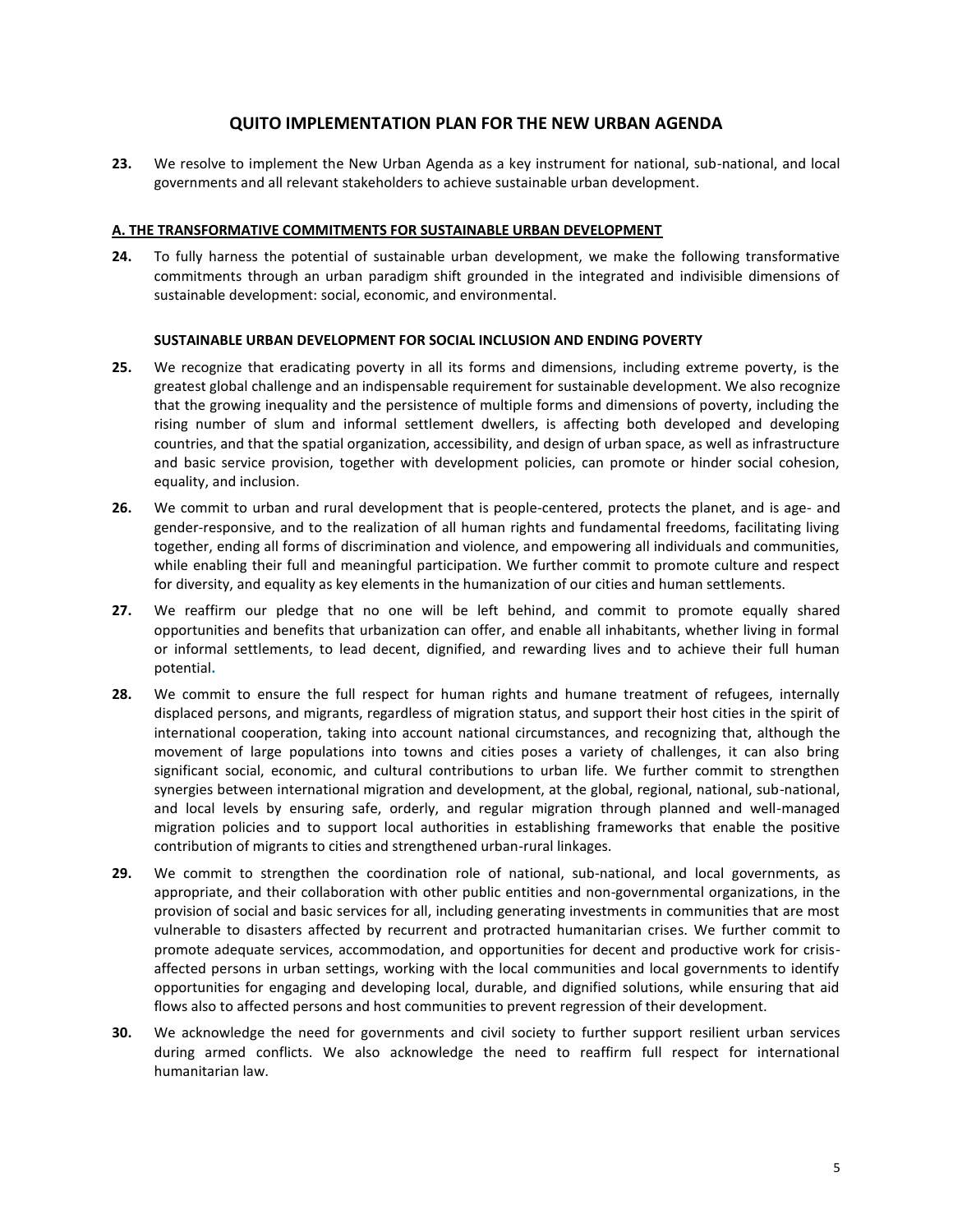- **31.** We commit to promote national, sub-national, and local housing policies that support the progressive realization of the right to adequate housing for all as a component of the right to an adequate standard of living**,** that address all forms of discrimination and violence, prevent arbitrary forced evictions, and that focus on the needs of the homeless, persons in vulnerable situations, low income groups, and persons with disabilities, while enabling participation and engagement of communities and relevant stakeholders, in the planning and implementation of these policies including supporting the social production of habitat, according to national legislations and standards.
- **32.** We commit to promote the development of integrated and age- and gender-responsive housing policies and approaches across all sectors, in particular employment, education, healthcare, and social integration sectors, and at all levels of government, which incorporate the provision of adequate, affordable, accessible, resource efficient, safe, resilient, well-connected, and well-located housing, with special attention to the proximity factor and the strengthening of the spatial relationship with the rest of the urban fabric and the surrounding functional areas.
- **33.** We commit to stimulate the supply of a variety of adequate housing options that are safe, affordable, and accessible for members of different income groups of society, taking into consideration socio-economic and cultural integration of marginalized communities, homeless persons, and those in vulnerable situations, preventing segregation. We will take positive measures to improve the living conditions of homeless people with a view of facilitating their full participation in society and to prevent and eliminate homelessness, as well as to combat and eliminate its criminalization.
- **34.** We commit to promote equitable and affordable access to sustainable basic physical and social infrastructure for all, without discrimination, including affordable serviced land, housing, modern and renewable energy, safe drinking water and sanitation, safe, nutritious and adequate food, waste disposal, sustainable mobility, healthcare and family planning, education, culture, and information and communication technologies. We further commit to ensure that these services are responsive to the rights and needs of women, children and youth, older persons and persons with disabilities, migrants, indigenous peoples and local communities as appropriate, and others that are in vulnerable situations. In this regard, we encourage the elimination of legal, institutional, socio-economic, or physical barriers.
- **35.** We commit to promote, at the appropriate level of government, including sub-national and local government, increased security of tenure for all, recognizing the plurality of tenure types, and to develop fitfor-purpose, and age-, gender-, and environment-responsive solutions within the continuum of land and property rights, with particular attention to security of land tenure for women as key to their empowerment, including through effective administrative systems.
- **36.** We commit to promote appropriate measures in cities and human settlements that facilitate access for persons with disabilities, on an equal basis with others, to the physical environment of cities, in particular to public spaces, public transport, housing, education and health facilities, to public information and communication, including information and communications technologies and systems, and to other facilities and services open or provided to the public, both in urban and rural areas.
- **37.** We commit to promote safe, inclusive, accessible, green, and quality public spaces, including streets, sidewalks, and cycling lanes, squares, waterfront areas, gardens, and parks that are multi-functional areas for social interaction and inclusion, human health and well-being, economic exchange, and cultural expression and dialogue among a wide diversity of people and cultures, and which are designed and managed to ensure human development, to build peaceful, inclusive, and participatory societies, as well as to promote living together, connectivity, and social inclusion.
- **38.** We commit to sustainably leverage natural and cultural heritage in cities and human settlements, as appropriate, both tangible and intangible, through integrated urban and territorial policies and adequate investments at the national, sub-national, and local levels, to safeguard and promote cultural infrastructures and sites, museums, indigenous cultures and languages, as well as traditional knowledge and the arts, highlighting the role that these play in the rehabilitation and revitalization of urban areas, and as a way to strengthen social participation and the exercise of citizenship.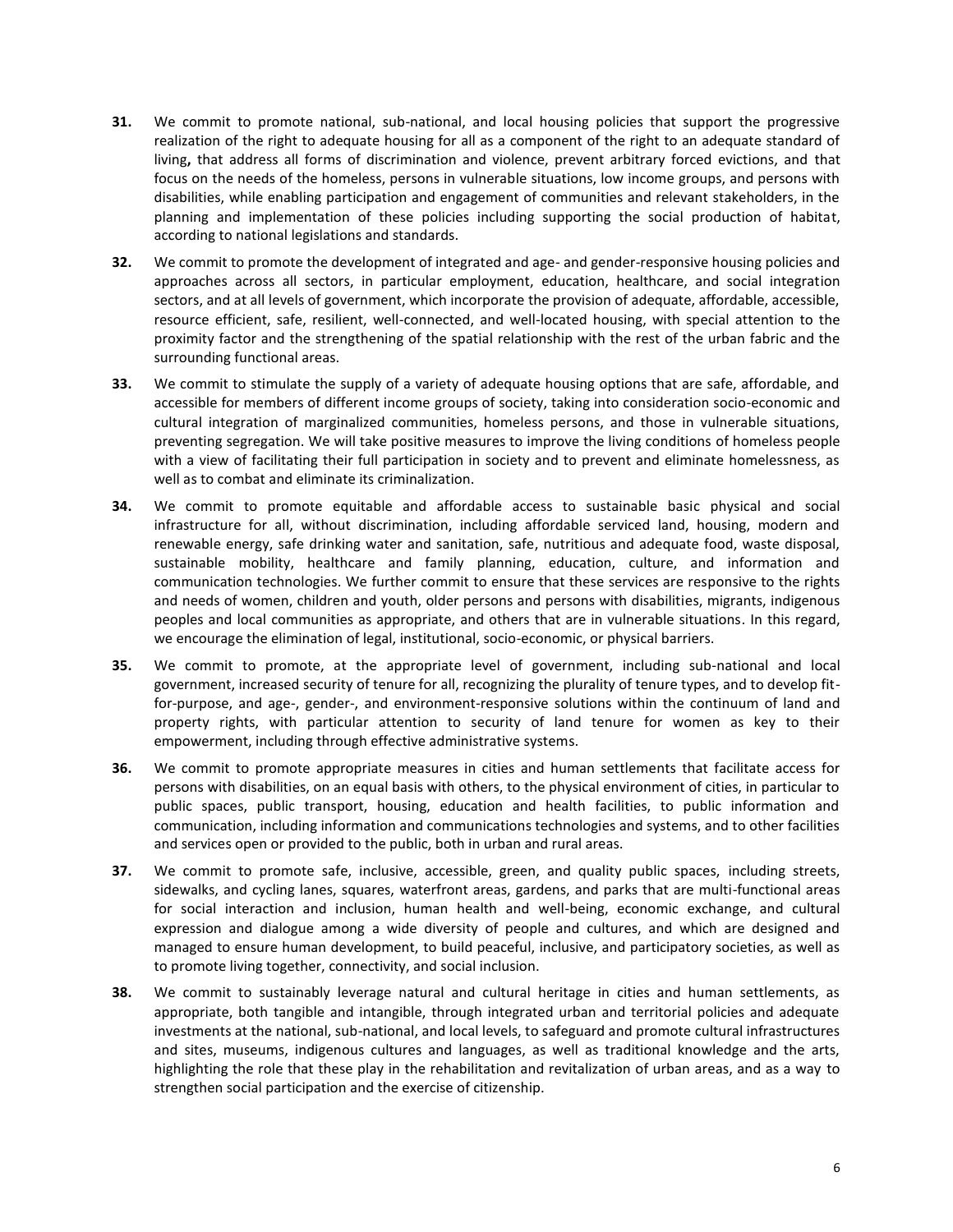- **39.** We commit to promote a safe, healthy, inclusive, and secure environment in cities and human settlements for all to live, work, and participate in urban life without fear of violence and intimidation, taking into consideration that women and girls, and children and youth, and persons in vulnerable situations are often particularly affected. We will also work towards the elimination of harmful practices against women and girls, including child, early, and forced marriage, and female genital mutilation.
- **40.** We commit to embrace diversity in cities and human settlements, to strengthen social cohesion, intercultural dialogue and understanding, tolerance, mutual respect, gender equality, innovation, entrepreneurship, inclusion, identity and safety, and the dignity of all people, as well as to foster livability and a vibrant urban economy. We also commit to take steps to ensure that our local institutions promote pluralism and peaceful co-existence within increasingly heterogeneous and multi-cultural societies.
- **41.** We commit to promote institutional, political, legal, and financial mechanisms in cities and human settlements to broaden inclusive platforms, in line with national policies that allow meaningful participation in decision-making, planning, and follow-up processes for all, as well as an enhanced civil engagement and co-provision and co-production.
- **42.** We support sub-national and local governments, as appropriate, in fulfilling their key role in strengthening the interface among all relevant stakeholders, offering opportunities for dialogue, including through ageand gender-responsive approaches, and with particular attention to the potential contributions from all segments of society, including men and women, children and youth, older persons and persons with disabilities, indigenous peoples and local communities, refugees and internally displaced persons and migrants, regardless of migration status, and without discrimination based on race, religion, ethnicity, or socio-economic status.

#### **SUSTAINABLE AND INCLUSIVE URBAN PROSPERITY AND OPPORTUNITIES FOR ALL**

- **43.** We recognize that sustained, inclusive, and sustainable economic growth, with full and productive employment and decent work for all, is a key element of sustainable urban and territorial development and that cities and human settlements should be places of equal opportunities allowing people to live healthy, productive, prosperous, and fulfilling lives.
- **44.** We recognize that urban form, infrastructure, and building design are among the greatest drivers of cost and resource efficiencies, through the benefits of economy of scale and agglomeration, and fostering energy efficiency, renewable energy, resilience, productivity, environmental protection, and sustainable growth in the urban economy.
- **45.** We commit to develop vibrant, sustainable, and inclusive urban economies, building on endogenous potentials, competitive advantages, cultural heritage and local resources, as well as resource-efficient and resilient infrastructure, promoting sustainable and inclusive industrial development, and sustainable consumption and production patterns, and fostering an enabling environment for businesses and innovation, as well as livelihoods.
- **46.** We commit to promote the role of affordable and sustainable housing and housing finance, including social habitat production, in economic development, and the contribution of the sector in stimulating productivity in other economic sectors, recognizing that housing enhances capital formation, income, employment generation, and savings, and can contribute to driving sustainable and inclusive economic transformation at the national, sub-national, and local levels.
- **47.** We commit to take appropriate steps to strengthen national, sub-national, and local institutions to support local economic development, fostering integration, cooperation, coordination, and dialogue across levels of governments and functional areas and relevant stakeholders.
- **48.** We encourage effective participation and collaboration among all relevant stakeholders, including local governments, the private sector, civil society, women and youth organizations, as well as those representing persons with disabilities, indigenous peoples, professionals, academic institutions, trade unions, employers'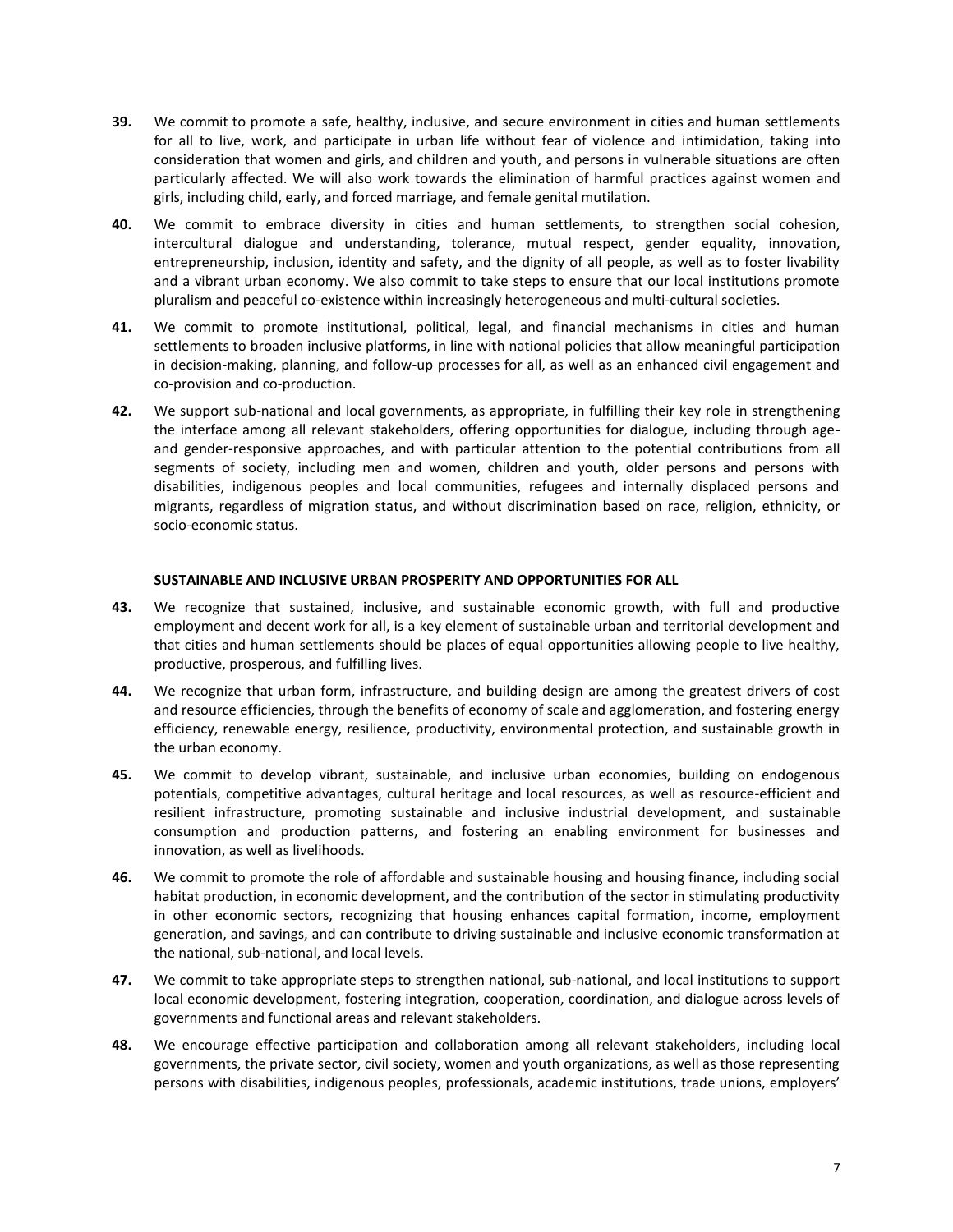organizations, migrant associations, and cultural associations, in ascertaining the opportunities for urban economic development as well as in identifying and addressing existing and emerging challenges.

- **49.** We commit to support territorial systems that integrate urban and rural functions into the national and subnational spatial frameworks and the systems of cities and human settlements, promoting sustainable management and use of natural resources and land, ensuring reliable supply and value chains that connect urban and rural supply and demand to foster equitable regional development across the urban-rural continuum and fill the social, economic, and territorial gaps.
- **50.** We commit to encourage urban-rural interactions and connectivity by strengthening sustainable transport and mobility, technology and communication networks and infrastructure, underpinned by planning instruments based on an integrated urban and territorial approach in order to maximize the potential of these sectors for enhanced productivity, social, economic, and territorial cohesion, as well as safety and environmental sustainability. This should include connectivity between cities and their surroundings, periurban, and rural areas, as well as greater land-sea connections, where appropriate.
- **51.** We commit to promote the development of urban spatial frameworks, including urban planning and design instruments that support sustainable management and use of natural resources and land, appropriate compactness and density, polycentrism, and mixed uses, through infill or planned urban extension strategies as applicable, to trigger economies of scale and agglomeration, strengthen food system planning, enhance resource efficiency, urban resilience, and environmental sustainability.
- **52.** We encourage spatial development strategies that take into account, as appropriate, the need to guide urban extension prioritizing urban renewal by planning for the provision of accessible and well-connected infrastructure and services, sustainable population densities, and compact design and integration of new neighborhoods in the urban fabric, preventing urban sprawl and marginalization.
- **53.** We commit to promote safe, inclusive, accessible, green, and quality public spaces as drivers of social and economic development, sustainably leveraging their potential to generate increased social and economic value, including property value, and to facilitate business, public and private investments, and livelihood opportunities for all.
- **54.** We commit to the generation and use of renewable and affordable energy and sustainable and efficient transport infrastructure and services, where possible, achieving the benefits of connectivity and reducing the financial, environmental, and public health costs of inefficient mobility, congestion, air pollution, urban heat island effect, and noise. We also commit to give particular attention to the energy and transport needs of all people, particularly the poor and those living in informal settlements. We also note that reductions in renewable energy costs give cities and human settlements an effective tool to lower energy supply costs.
- **55.** We commit to foster healthy societies by promoting access to adequate, inclusive, and quality public services, a clean environment taking into consideration air quality guidelines including those elaborated by the World Health Organization (WHO), social infrastructure and facilities, such as health-care services, including universal access to sexual and reproductive health-care services to reduce newborn child and maternal mortality**.**
- **56.** We commit to increase economic productivity, as appropriate, by providing the labor force with access to income-earning opportunities, knowledge, skills and educational facilities that contribute to an innovative and competitive urban economy. We also commit to increase economic productivity through the promotion of full and productive employment, decent work, and livelihood opportunities in cities and human settlements.
- **57.** We commit to promote**,** as appropriate, full and productive employment, decent work for all, and livelihood opportunities in cities and human settlements, with special attention to the needs and potential of women, youth, persons with disabilities, indigenous peoples and local communities, refugees and internally displaced persons, and migrants, particularly the poorest and those in vulnerable situations, and to promote non-discriminatory access to legal income-earning opportunities.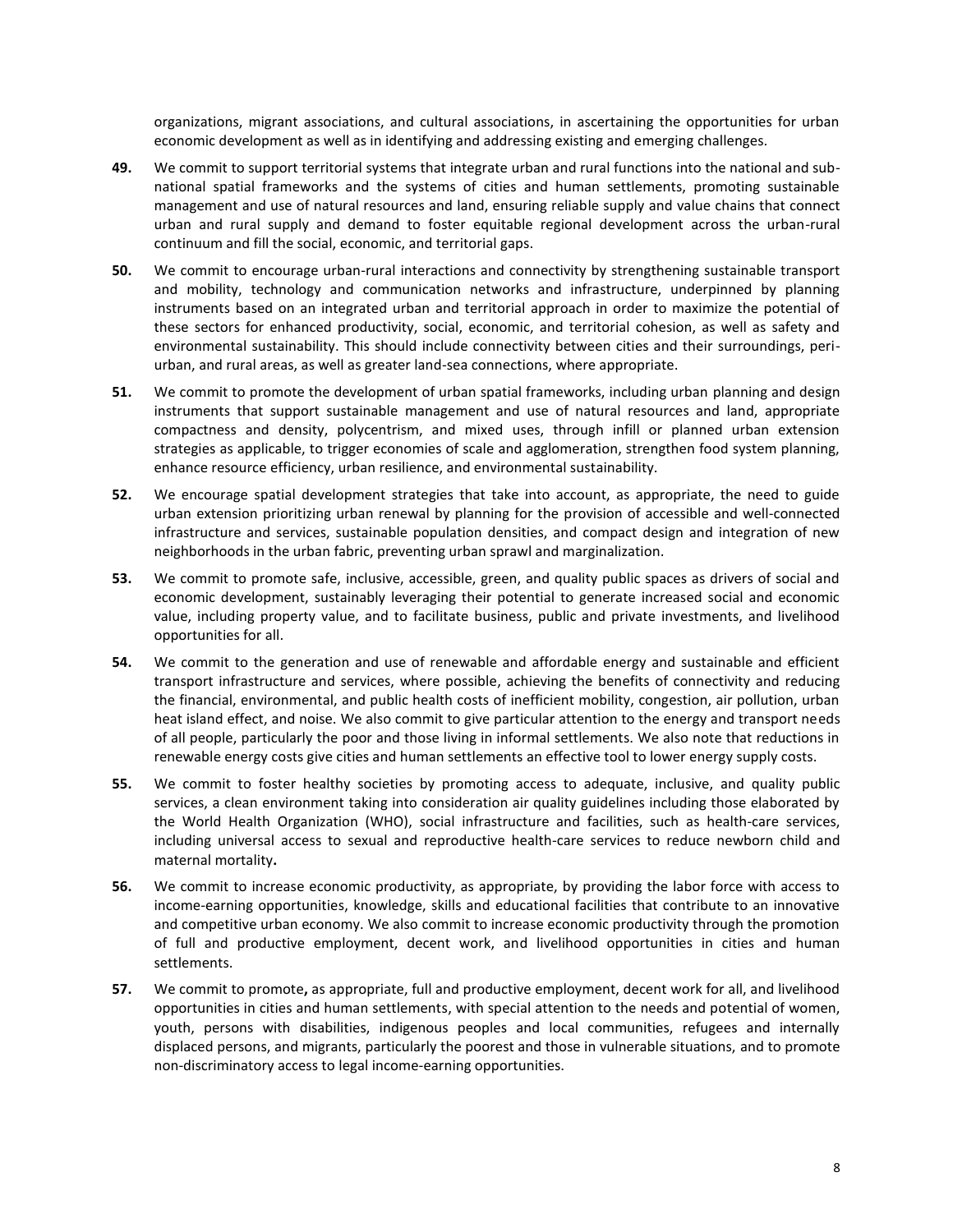- **58.** We commit to promote an enabling, fair, and responsible business environment, based on the principles of environmental sustainability and inclusive prosperity, promoting investments, innovations, and entrepreneurship. We also commit to address the challenges faced by local business communities, through supporting micro-, small- and medium-sized enterprises and cooperatives throughout the value chain, in particular businesses and enterprises in the social and solidarity economy, operating in both the formal and informal economies.
- **59.** We commit to recognize the contribution of the working poor in the informal economy, particularly women, including the unpaid, domestic, and migrant workers to the urban economies, taking into account national circumstances. Their livelihoods, working conditions and income security, legal and social protection, access to skills, assets and other support services, and voice and representation should be enhanced. A progressive transition of workers and economic units to the formal economy will be developed by adopting a balanced approach, combining incentives and compliance measures, while promoting preservation and improvement of existing livelihoods. We will take into account the specific national circumstances, legislations, policies, practices, and priorities for the transition to the formal economy.
- **60.** We commit to sustain and support urban economies to progressively transition to higher productivity through high-value-added sectors, promoting diversification, technological upgrading, research, and innovation, including the creation of quality, decent, and productive jobs, including through promoting cultural and creative industries, sustainable tourism, performing arts, and heritage conservation activities, among others.
- **61.** We commit to harness the urban demographic dividend, where applicable, and to promote access for youth to education, skills development, and employment to achieve increased productivity and shared prosperity in cities and human settlements. Girls and boys, young women and young men, are key agents of change in creating a better future and when empowered, they have great potential to advocate on behalf of themselves and their communities. Ensuring more and better opportunities for their meaningful participation will be essential for the implementation of the New Urban Agenda.
- **62.** We commit to address the social, economic, and spatial implications of ageing populations, where applicable, and harness the ageing factor as an opportunity for new decent jobs and sustained, inclusive, and sustainable economic growth, while improving the quality of life of the urban population.

#### **ENVIRONMENTALLY SUSTAINABLE AND RESILIENT URBAN DEVELOPMENT**

- **63.** We recognize that cities and human settlements face unprecedented threats from unsustainable consumption and production patterns, loss of biodiversity, pressure on ecosystems, pollution, and natural and man-made disasters, and climate change and its related risks, undermining the efforts to end poverty in all its forms and dimensions and to achieve sustainable development. Given cities' demographic trends and their central role in the global economy in the mitigation and adaptation efforts related to climate change and in the use of resources and ecosystems, the way they are planned, financed, developed, built, governed, and managed has a direct impact on sustainability and resilience well beyond the urban boundaries.
- **64.** We also recognize that urban centers worldwide, especially in developing countries, often have characteristics that make them and their inhabitants especially vulnerable to the adverse impacts of climate change and other natural and man-made hazards, including earthquakes, extreme weather events, flooding, subsidence, storms, including dust and sand storms, heat waves, water scarcity, droughts, water and air pollution, vector borne diseases, and sea level rise particularly affecting coastal areas, delta regions, and small island developing States, among others.
- **65.** We commit to facilitate the sustainable management of natural resources in cities and human settlements in a manner that protects and improves the urban ecosystem and environmental services, reduces greenhouse gas emissions and air pollution, and promotes disaster risk reduction and management, through supporting the development of disaster risk reduction strategies and periodical assessments of disaster risk caused by natural and man-made hazards, including standards for risk levels, while fostering sustainable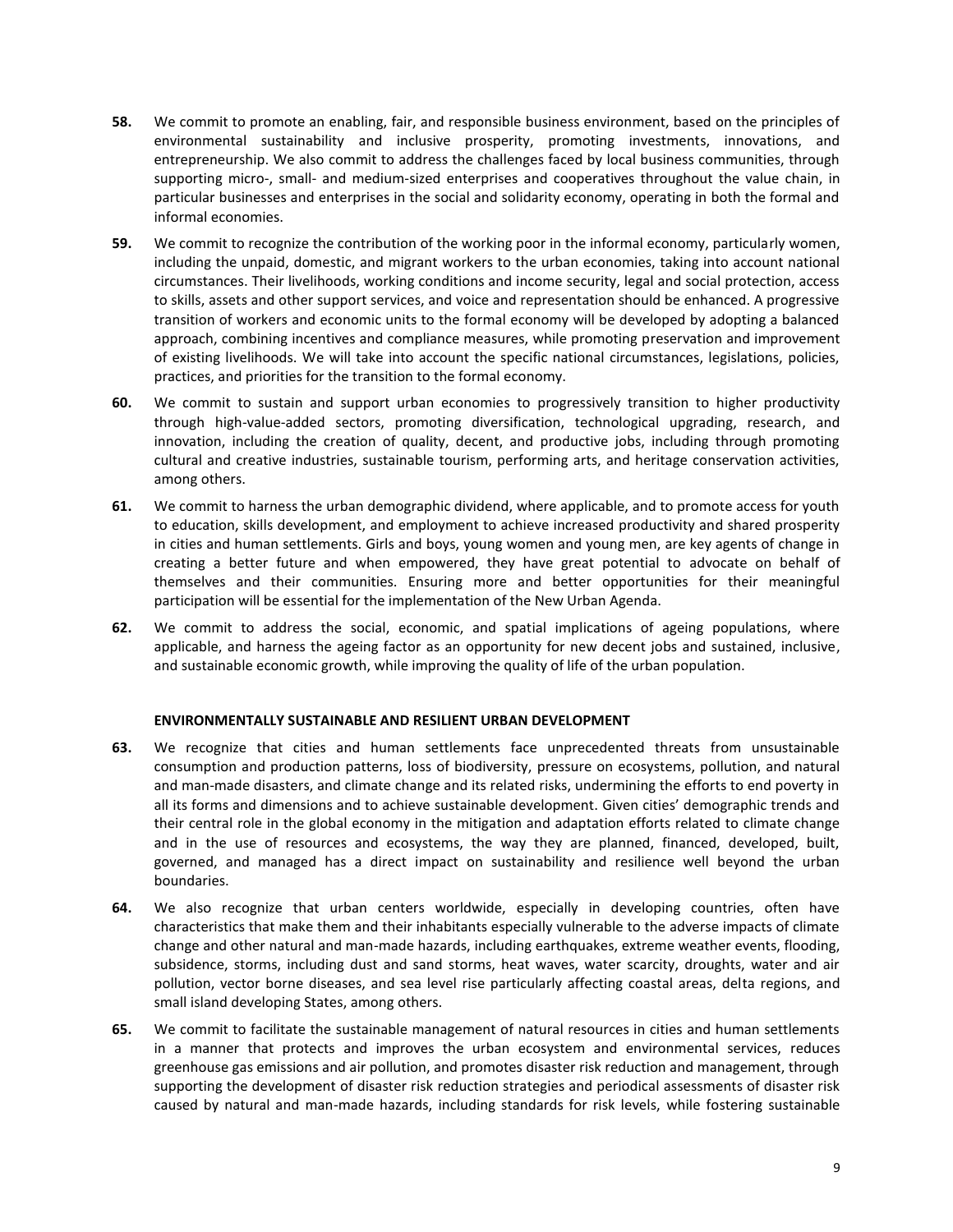economic development and all persons' well-being and quality of life, through environmentally sound urban and territorial planning, infrastructure, and basic services.

- **66.** We commit to adopt a smart city approach, which makes use of opportunities from digitalization, clean energy and technologies, as well as innovative transport technologies, thus providing options for inhabitants to make more environmentally friendly choices and boost sustainable economic growth and enabling cities to improve their service delivery.
- **67.** We commit to promote the creation and maintenance of well-connected and well-distributed networks of open, multi-purpose, safe, inclusive, accessible, green, and quality public spaces to improve the resilience of cities to disasters and climate change, reducing flood and drought risks and heat waves, improving food security and nutrition, physical and mental health, household and ambient air quality, reducing noise, and promoting attractive and livable cities and human settlements and urban landscapes, prioritizing the conservation of endemic species.
- **68.** We commit to give particular consideration to urban deltas, coastal areas, and other environmentally sensitive areas, highlighting their importance as ecosystems' providers of significant resources for transport, food security, economic prosperity, ecosystem services and resilience, and integrating appropriate measures to factor them into sustainable urban and territorial planning and development.
- **69.** We commit to preserve and promote the ecological and social function of land, including coastal areas which support cities and human settlements, and foster ecosystem-based solutions to ensure sustainable consumption and production patterns; so that the ecosystem's regenerative capacity is not exceeded. We also commit to promote sustainable land use, combining urban extensions with adequate densities and compactness preventing and containing urban sprawl, as well as preventing unnecessary land use change and the loss of productive land and fragile and important ecosystems.
- **70.** We commit to support local provision of goods and basic services, leveraging the proximity of resources, recognizing that a heavy reliance on distant sources of energy, water, food, and materials can pose sustainability challenges, including vulnerability to service supply disruptions, and that local provision can enable better access for inhabitants to resources.
- **71.** We commit to strengthening the sustainable management of resources including land, water (oceans, seas, and freshwater), energy, materials, forests, and food, with particular attention to the environmentally sound management and minimization of all waste, hazardous chemicals, including air and short-lived climate pollutants, greenhouse gases, and noise — in a way that considers urban-rural linkages and functional supply and value chains vis-à-vis environmental impact and sustainability, and strives to transition to a circular economy, while facilitating ecosystem conservation, regeneration, restoration and resilience in the face of new and emerging challenges.
- **72.** We commit to long-term urban and territorial planning processes and spatial development practices that incorporate integrated water resources planning and management, considering the urban-rural continuum at the local and territorial scales, and including the participation of relevant stakeholders and communities.
- **73.** We commit to promote conservation and sustainable use of water by rehabilitating water resources within the urban, peri-urban, and rural areas, reducing and treating waste water, minimizing water losses, promoting water reuse, and increasing water storage, retention, and recharge, taking into consideration the water cycle.
- **74.** We commit to promote environmentally sound waste management and to substantially reduce waste generation by reducing, re-using, and recycling (3Rs) of waste, minimizing landfills, and converting waste to energy when waste cannot be recycled or when it delivers the best environmental outcome. We further commit to reduce marine pollution through improved waste and waste water management in coastal areas.
- **75.** We commit to encourage national, sub-national, and local governments, as appropriate, to develop sustainable, renewable, and affordable energy, energy-efficient buildings and construction modes, and to promote energy conservation and efficiency, which are essential to enable the reduction of greenhouse gas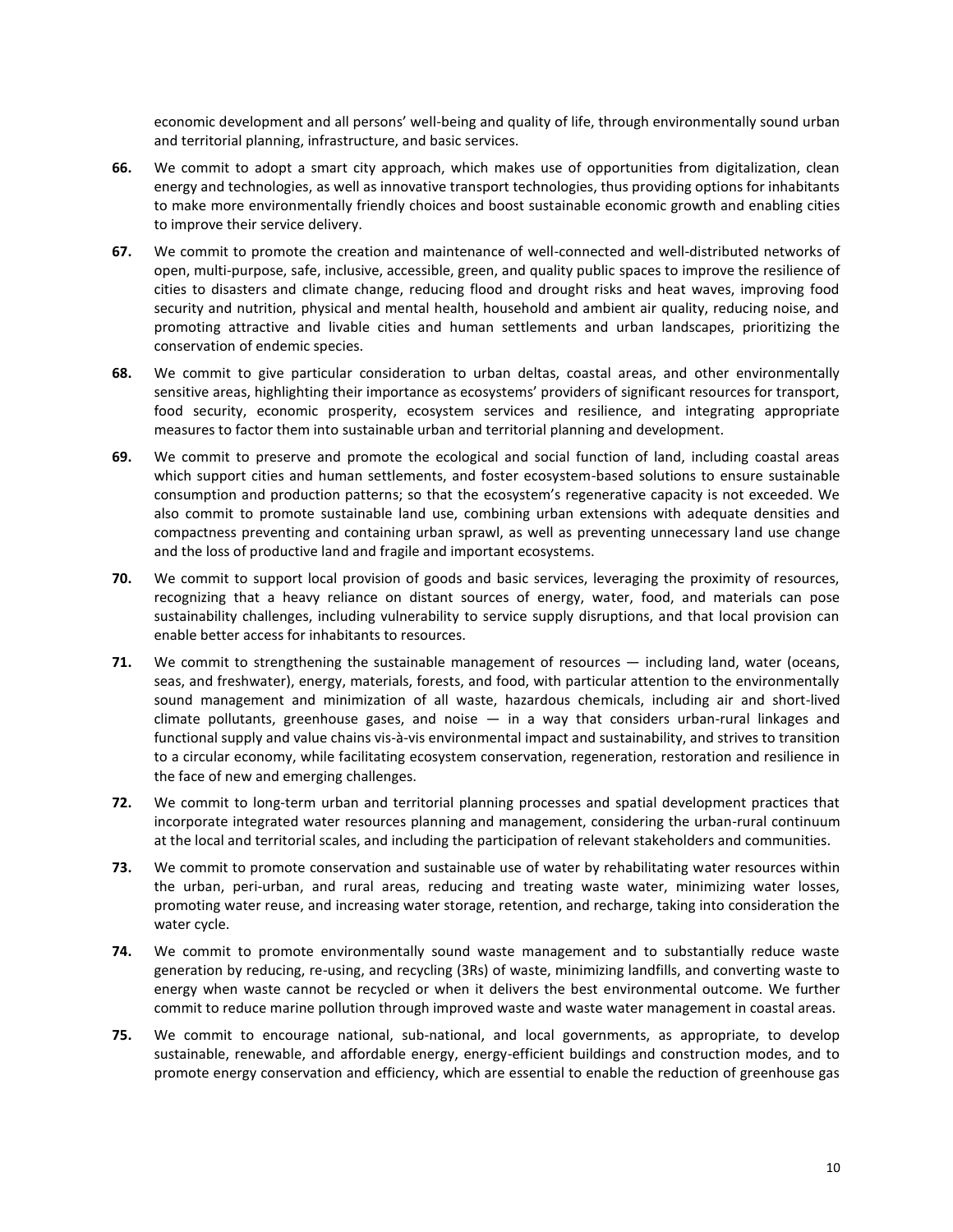and black carbon emissions, ensure sustainable consumption and production patterns, and help to create new decent jobs, improve public health, and reduce the costs of energy supply.

- **76.** We commit to make sustainable use of natural resources and to focus on the resource-efficiency of raw and construction materials like concrete, metals, wood, minerals, and land, establish safe material recovery and recycling facilities, and promote development of sustainable and resilient buildings, prioritizing the usage of local, non-toxic and recycled materials, and lead-additive-free paints and coatings.
- **77.** We commit to strengthen the resilience of cities and human settlements, including through the development of quality infrastructure and spatial planning by adopting and implementing integrated, ageand gender-responsive policies and plans and ecosystem-based approaches in line with the Sendai Framework for Disaster Risk Reduction 2015-2030, mainstreaming holistic and data-informed disaster risk reduction and management at all levels, reducing vulnerabilities and risk, especially in risk-prone areas of formal and informal settlements, including slums, enabling households, communities, institutions and services to prepare for, respond to, adapt to, and rapidly recover from the effects of hazards, including shocks or latent stresses. We will promote the development of infrastructure that is resilient, resourceefficient, and which will reduce the risks and the impact of disasters, including the rehabilitation and upgrading of slums and informal settlements. We will also promote measures for strengthening and retrofitting of all the risky housing stock including in slums and informal settlements to make it resilient against disasters in coordination with local authorities and stakeholders.
- **78.** We commit to support shifting from reactive to more proactive risk-based, all-hazards and all-of-society approaches, such as raising public awareness of the risk and promoting ex-ante investments to prevent risks and build resilience, while also ensuring timely and effective local responses, to address the immediate needs of inhabitants affected by natural and man-made disasters, and conflicts. This should include the integration of the ''Build Back Better'' principles in the post-disaster recovery process to integrate resiliencebuilding, environmental and spatial measures, and the lessons from past disasters and new risks into future planning.
- **79.** We commit to promote international, national, sub-national, and local climate action, including climate change adaptation and mitigation, and to support cities and human settlements, their inhabitants and all local stakeholders to be important implementers. We further commit to support building resilience and reducing emissions of greenhouse gases, from all relevant sectors. Such measures should be consistent with the goals of the Paris Agreement adopted under the UNFCCC, including holding the increase in the global average temperature to well below 2 degrees Celsius above pre-industrial levels, and pursuing efforts to limit the temperature increase to 1.5 degrees Celsius above pre-industrial levels.
- **80.** We commit to support the medium- to long-term adaptation planning process, as well as city-level climate vulnerability and impact assessments to inform adaptation plans, policies, programmes, and actions that build resilience of urban inhabitants, including through the use of ecosystem-based adaptation.

#### **B. EFFECTIVE IMPLEMENTATION**

- **81.** We recognize that the realization of the transformative commitments set out in the New Urban Agenda will require an enabling policy framework at the national, sub-national, and local levels, integrated by participatory planning and management of urban spatial development, and effective means of implementation, complemented by international cooperation as well as capacity development efforts, including the sharing of best practices, policies, and programmes among governments at all levels.
- **82.** We invite international and regional organizations and bodies including those of the United Nations system and multilateral environmental agreements, development partners, international and multilateral financial institutions, regional development banks, the private sector, and other stakeholders, to enhance coordination of their urban and rural development strategies and programmes to apply an integrated approach to sustainable urbanization, mainstreaming the implementation of the New Urban Agenda.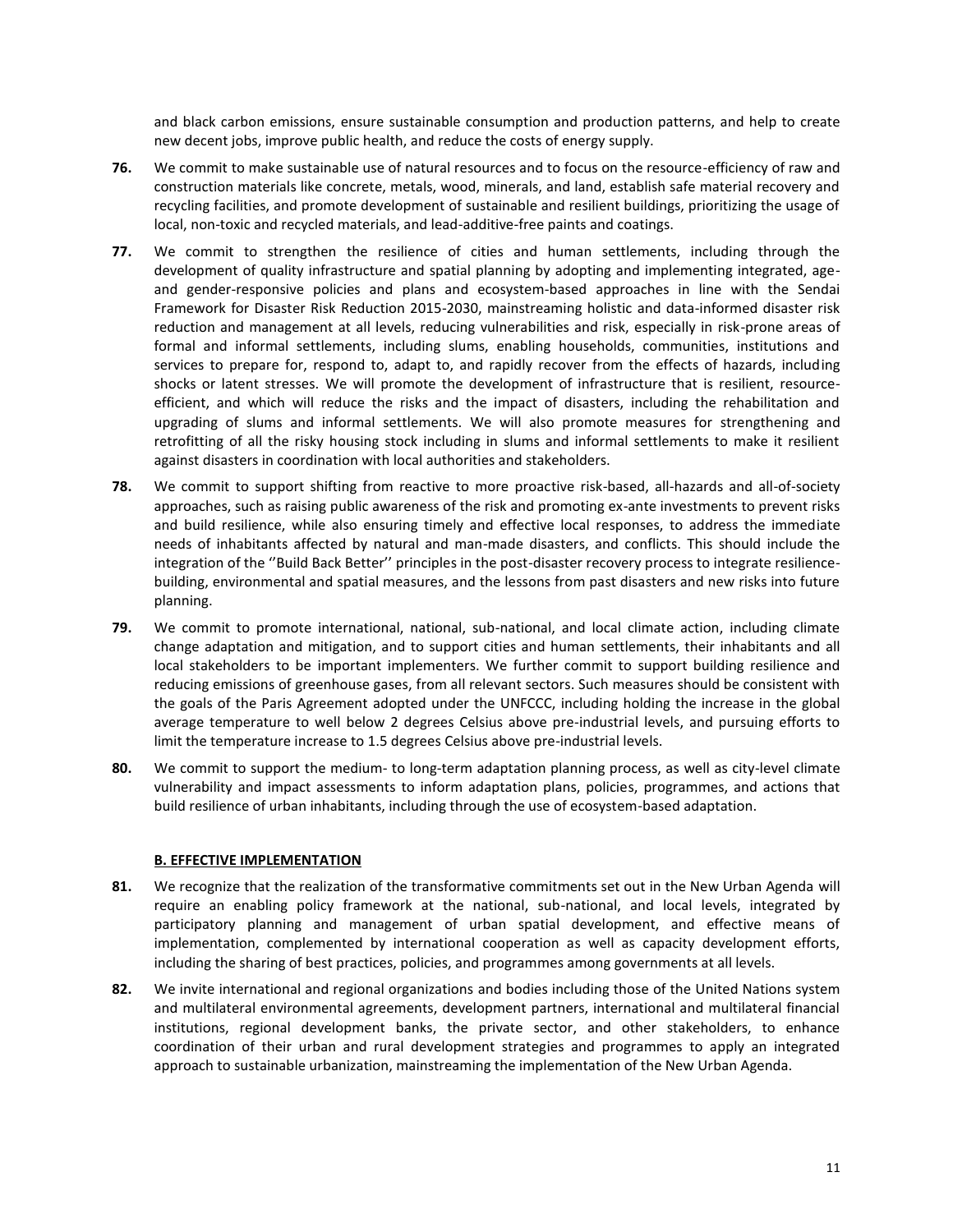- **83.** In this regard we emphasize the need to improve the United Nations system-wide coordination and coherence in the area of sustainable urban development, within the framework of a system-wide strategic planning implementation and reporting as stressed by paragraph 88 of the 2030 Agenda for Sustainable Development.
- **84.** We strongly urge states to refrain from promulgating and applying any unilateral economic, financial, or trade measures not in accordance with international law and the Charter of the United Nations that impede the full achievement of economic and social development, particularly in developing countries.

#### **BUILDING THE URBAN GOVERNANCE STRUCTURE: ESTABLISHING A SUPPORTIVE FRAMEWORK**

- **85.** We acknowledge the principles and strategies contained in the International Guidelines on Decentralization and Access to Basic Services for all, adopted by the Governing Council of UN-Habitat in 2007.
- **86.** We will anchor the effective implementation of the New Urban Agenda in inclusive, implementable, and participatory urban policies, as appropriate, to mainstream sustainable urban and territorial development as part of integrated development strategies and plans, supported, as appropriate, by national, sub-national, and local institutional and regulatory frameworks, ensuring that they are adequately linked to transparent and accountable finance mechanisms.
- **87.** We will foster stronger coordination and cooperation among national, sub-national, and local governments, including through multi-level consultation mechanisms and by clearly defining the respective competences, tools, and resources for each level of government.
- **88.** We will ensure coherence between goals and measures of sectoral policies, inter alia, rural development, land use, food security and nutrition, management of natural resources, provision of public services, water and sanitation, health, environment, energy, housing and mobility policies, at different levels and scales of political administration, across administrative borders and considering the appropriate functional areas, in order to strengthen integrated approaches to urbanization and implement integrated urban and territorial planning strategies that factor them in.
- **89.** We will take measures to establish legal and policy frameworks, based on the principles of equality and nondiscrimination, to better enable prevailing governments to effectively implement national urban policies, as appropriate, and to empower them as policy and decision-makers, ensuring appropriate fiscal, political, and administrative decentralization based on the principle of subsidiarity.
- **90.** We will, in line with national legislations, support strengthening the capacity of sub-national and local governments to implement effective local and metropolitan multi-level governance, across administrative borders, and based on functional territories, ensuring the involvement of sub-national and local governments in decision-making, working to provide them with necessary authority and resources to manage critical urban, metropolitan, and territorial concerns. We will promote metropolitan governance that is inclusive and encompasses legal frameworks and reliable financing mechanisms, including sustainable debt management, as applicable. We will take measures to promote women's full and effective participation and equal rights in all fields and in leadership at all levels of decision-making, including in local governments.
- **91.** We will support local governments in determining their own administrative and management structures, in line with national legislation and policies, as appropriate, in order to adapt to local needs. We will encourage appropriate regulatory frameworks and support to local governments in partnering with communities, civil society, and the private sector to develop and manage basic services and infrastructure ensuring that public interest is preserved and concise goals, responsibilities, and accountability mechanisms are clearly defined.
- **92.** We will promote participatory age- and gender-responsive approaches at all stages of the urban and territorial policy and planning processes, from conceptualization to design, budgeting, implementation, evaluation, and review, rooted in new forms of direct partnership between governments at all levels and civil society, including through broad-based and well-resourced permanent mechanisms and platforms for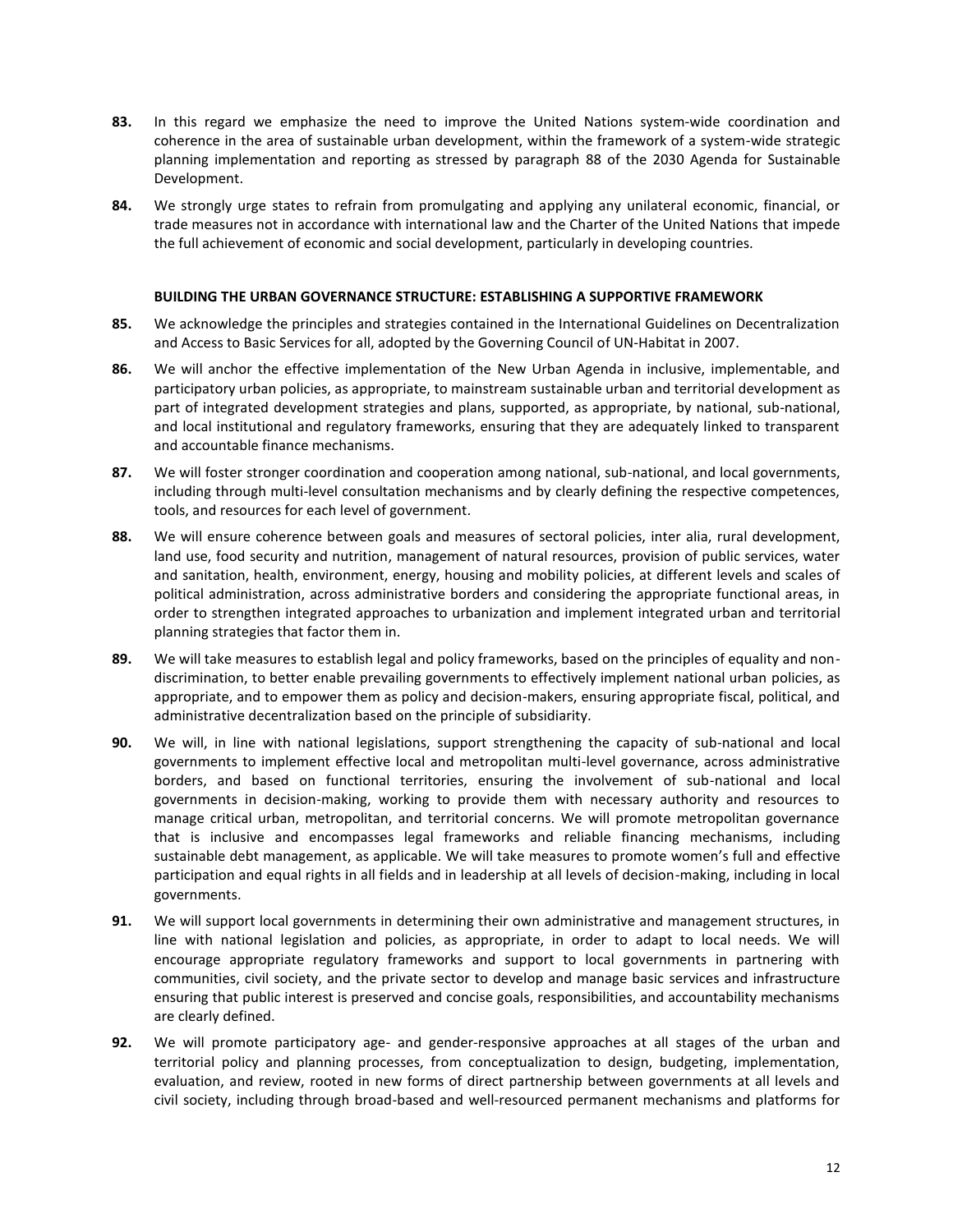cooperation and consultation open to all, using information and communications technologies and accessible data solutions.

#### **PLANNING AND MANAGING URBAN SPATIAL DEVELOPMENT**

- **93.** We acknowledge the principles and strategies for urban and territorial planning contained in the International Guidelines on Urban and Territorial Planning, adopted by the Governing Council of UN-Habitat at its 25th session in April 2015.
- **94.** We will implement integrated planning that aims to balance short-term needs with long-term desired outcomes of a competitive economy, high quality of life, and sustainable environment. We will also strive to build in flexibility in our plans in order to adjust to changing social and economic conditions over time. We will implement and systematically evaluate these plans, while making efforts to leverage innovations in technology and to produce a better living environment.
- **95.** We will support implementing integrated, polycentric, and balanced territorial development policies and plans, encouraging cooperation and mutual support among different scales of cities and human settlements, strengthening the role of small and intermediate cities and towns in enhancing food security and nutrition systems, providing access to sustainable, affordable, adequate, resilient, and safe housing, infrastructure, and services, and facilitate effective trade links, across the urban-rural continuum, ensuring that small-scale farmers and fishers are linked to local, sub-national, national, regional, and global value chains and markets. We will also support urban agriculture and farming as well as responsible, local, and sustainable consumption and production, and social interactions through enabling accessible networks of local markets and commerce as an option to contribute to sustainability and food security.
- **96.** We will encourage implementing sustainable urban and territorial planning, including city-region and metropolitan plans, to encourage synergies and interactions among urban areas of all sizes, and their periurban, and rural surroundings, including those that are cross-border, and support the development of sustainable regional infrastructure projects that stimulate sustainable economic productivity, promoting equitable growth of regions across the urban-rural continuum. In this regard we will promote urban-rural partnerships and inter-municipal cooperation mechanisms based on functional territories and urban areas as effective instruments to perform municipal and metropolitan administrative tasks, deliver public services, and promote both local and regional development.
- **97.** We will promote planned urban extensions, infill, prioritizing renewal, regeneration, and retrofitting of urban areas, as appropriate, including upgrading of slums and informal settlements, providing high-quality buildings and public spaces, promoting integrated and participatory approaches involving all relevant stakeholders and inhabitants, avoiding spatial and socio-economic segregation and gentrification, while preserving cultural heritage and preventing and containing urban sprawl.
- **98.** We will promote integrated urban and territorial planning, including planned urban extensions based on the principles of equitable, efficient, and sustainable use of land and natural resources, compactness, polycentrism, appropriate density and connectivity, multiple use of space, as well as mixed social and economic uses in the built-up areas, to prevent urban sprawl, to reduce mobility challenges and needs and service delivery costs per capita, and to harness density and economies of scale and agglomeration, as appropriate.
- **99.** We will support the implementation of urban planning strategies, as appropriate, that facilitate a social mix through the provision of affordable housing options with access to quality basic services and public spaces for all, enhancing safety and security, favoring social and inter-generational interaction and the appreciation of diversity. We will take steps to include appropriate training and support for service delivery professionals and communities living in areas affected by urban violence.
- **100.** We will support the provision of well-designed networks of safe, inclusive for all inhabitants, accessible, green, and quality public spaces and streets, free from crime and violence, including sexual harassment and gender-based violence, considering the human-scale and measures that allow for the best possible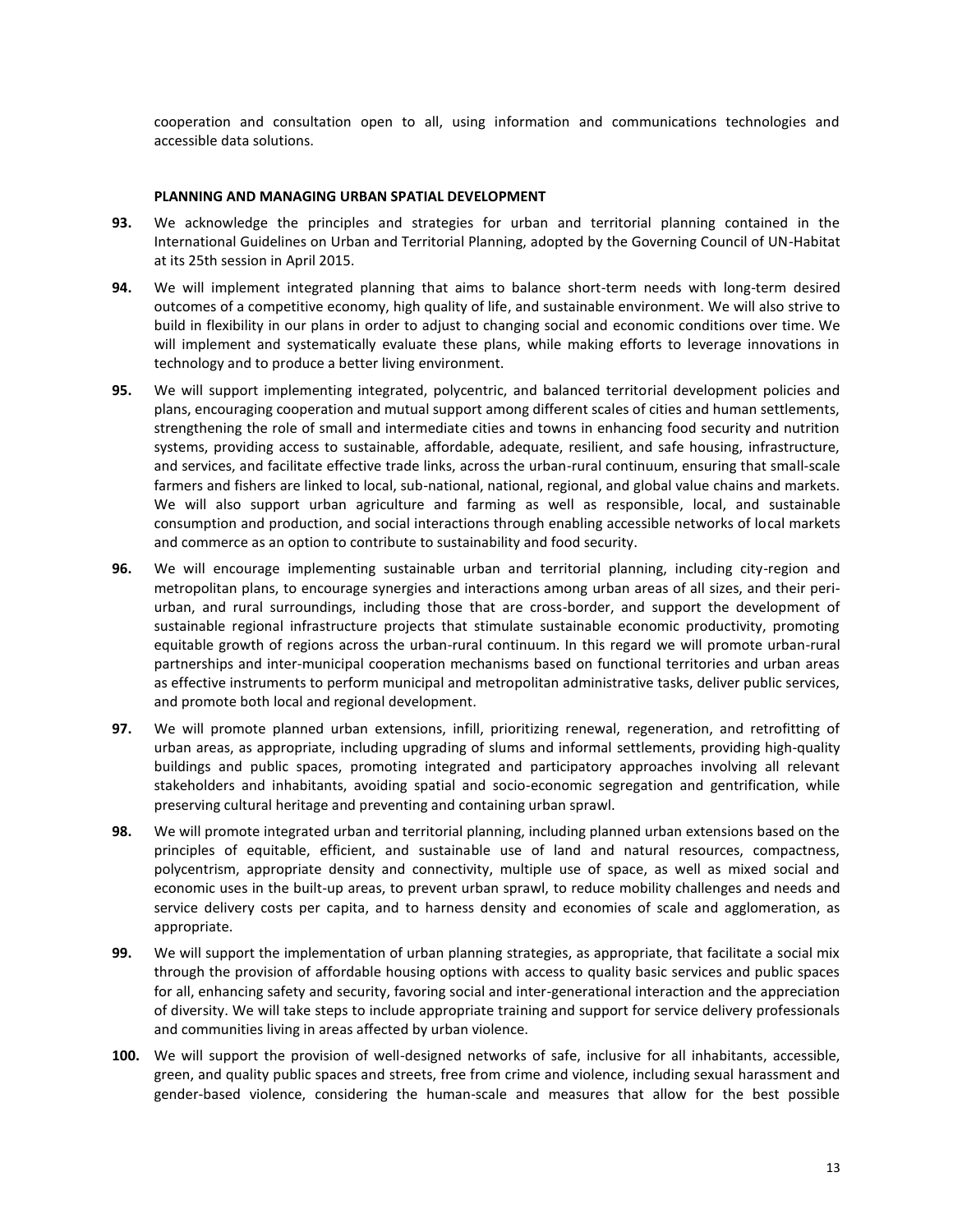commercial use of street-level floors, fostering local markets and commerce, both formal and informal, as well as not-for-profit community initiatives, bringing people into the public spaces, promoting walkability and cycling towards improving health and well-being.

- **101.** We will integrate disaster risk reduction, and climate change adaptation and mitigation considerations and measures into age- and gender-responsive urban and territorial development and planning processes, including greenhouse gas emissions, resilience-based and climate-effective design of spaces, buildings, and constructions, services and infrastructure, and nature-based solutions; promote cooperation and coordination across sectors, as well as build capacity of local authorities to develop and implement disaster risk reduction and response plans, such as risk assessments on the location of current and future public facilities; and formulate adequate contingency and evacuation procedures.
- **102.** We will strive to improve capacity for urban planning and design and providing training for urban planners at national, sub-national, and local levels.
- **103.** We will integrate inclusive measures for urban safety, and crime and violence prevention, including terrorism and violent extremism conducive to terrorism, engaging relevant local communities and nongovernmental actors, where appropriate, in developing urban strategies and initiatives, including taking into account slums and informal settlements, as well as vulnerability and cultural factors in the development of public security, and crime and violence prevention policies, including by preventing and countering the stigmatization of specific groups as posing inherently greater security threats.
- **104.** We will promote compliance with legal requirements through strong inclusive management frameworks and accountable institutions that deal with land registration and governance, applying a transparent and sustainable management and use of land, property registration, and sound financial system. We will support local governments and relevant stakeholders, through a variety of mechanisms, in developing and using basic land inventory information, such as a cadaster, valuation and risk maps, as well as land and housing price records to generate the high-quality, timely, and reliable disaggregated data by income, sex, age, race, ethnicity, migration status, disability, geographic location, and other characteristics relevant in national context, needed to assess changes in land values, while ensuring that these data will not be used for discriminatory policies on land use.
- **105.** We will foster the progressive realization of the right to adequate housing, as a component of the right to an adequate standard of living. We will develop and implement housing policies at all levels, incorporating participatory planning, and applying the principle of subsidiarity, as appropriate, in order to ensure coherence among national, sub-national, and local development strategies, land policies, and housing supply.
- **106.** We will promote housing policies based on the principles of social inclusion, economic effectiveness, and environmental protection. We will support the effective use of public resources for affordable and sustainable housing, including land in central and consolidated areas of cities with adequate infrastructure, and encourage mixed-income development to promote social inclusion and cohesion.
- **107.** We will encourage developing policies, tools, mechanisms, and financing models that promote access to a wide range of affordable, sustainable housing options including rental and other tenure options, as well as cooperative solutions such as co-housing, community land trust, and other forms of collective tenure, that would address the evolving needs of persons and communities, in order to improve the supply of housing, especially for low-income groups and to prevent segregation and arbitrary forced evictions and displacements, to provide dignified and adequate re-allocation. This will include support to incremental housing and self-build schemes, with special attention to slums and informal settlements upgrading programmes.
- **108.** We will support the development of housing policies that foster local integrated housing approaches by addressing the strong links between education, employment, housing, and health, preventing exclusion and segregation. Furthermore, we commit to combat homelessness as well as to combat and eliminate its criminalization through dedicated policies and targeted active inclusion strategies, such as comprehensive, inclusive and sustainable housing first programmes.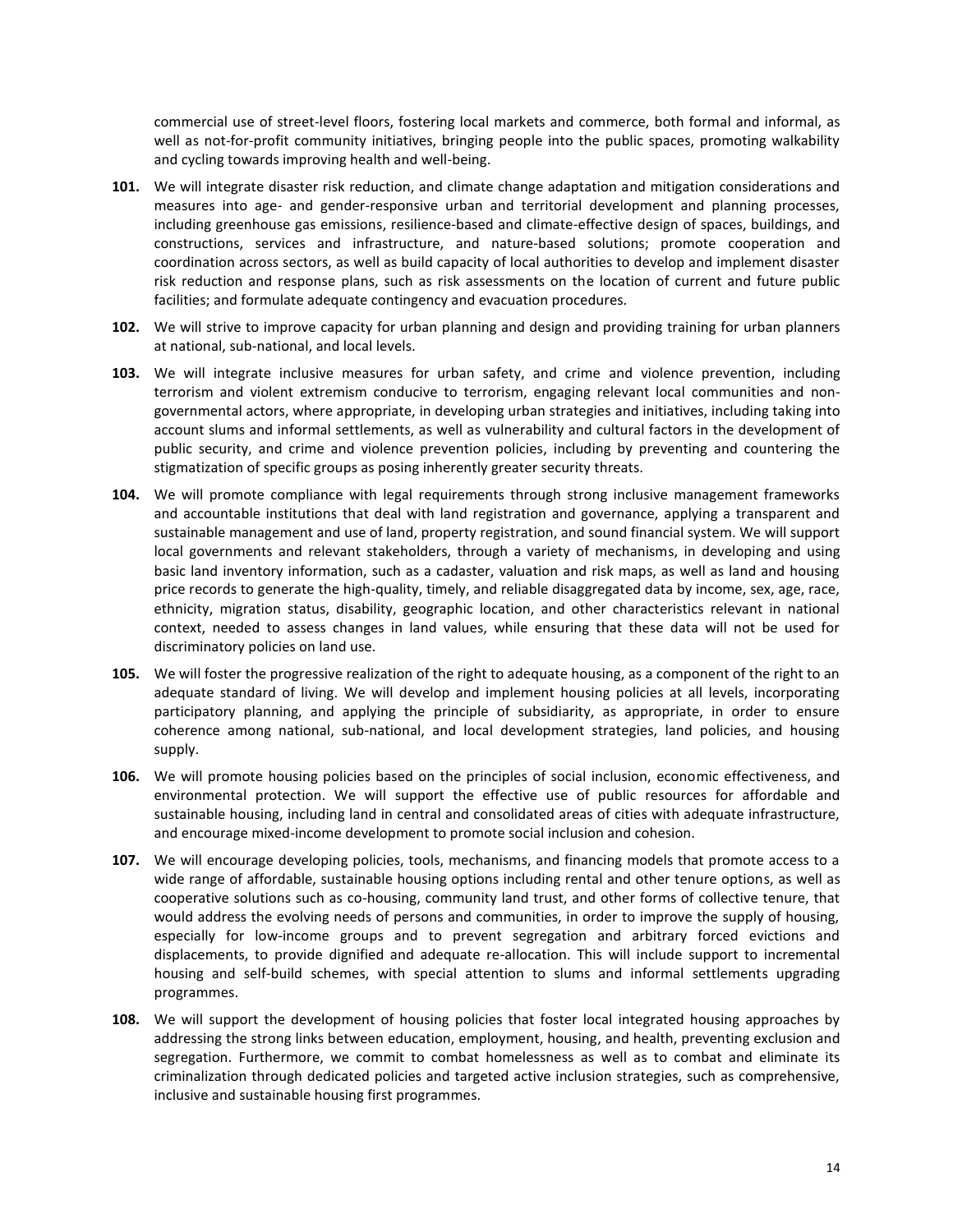- **109.** We will consider increased allocation of financial and human resources, as appropriate, for the upgrading and, to the extent possible, the prevention of slums and informal settlements in the allocation of financial and human resources with strategies that go beyond physical and environmental improvements, to ensure that slums and informal settlements are integrated into the social, economic, cultural, and political dimensions of cities. These strategies should include, as applicable, access to sustainable, adequate, safe, and affordable housing; basic and social services; and safe, inclusive, accessible, green, and quality public spaces; and they should promote security of tenure and its regularization, as well as measures for conflict prevention and mediation.
- **110.** We will support efforts to define and reinforce inclusive and transparent monitoring systems for reducing the proportion of people living in slums and informal settlements, taking into account the experiences gained from previous efforts to improve the living conditions of slum and informal settlement dwellers.
- **111.** We will promote the development of adequate and enforceable regulations in the housing sector, including, as applicable, resilient building codes, standards, development permits, land use by-laws and ordinances, and planning regulations, combating and preventing speculation, displacement, homelessness, and arbitrary forced evictions, ensuring sustainability, quality, affordability, health, safety, accessibility, energy and resource efficiency, and resilience. We will also promote differentiated analysis of housing supply and demand based on high-quality, timely, and reliable disaggregated data at the national, sub-national, and local levels, considering specific social, economic, environmental, and cultural dimensions.
- **112.** We will promote the implementation of sustainable urban development programmes with housing and people's needs at the center of the strategy, prioritizing well-located and well-distributed housing schemes in order to avoid peripheral and isolated mass housing developments detached from urban systems, regardless of the social and economic segment for which they are developed and providing solutions for low income groups' housing needs.
- **113.** We will take measures to improve road safety and integrate it into sustainable mobility and transport infrastructure planning and design. Accompanied by awareness-raising initiatives, we will promote the safe system approach called for in the United Nations Decade of Action for Road Safety, with special attention to the needs of all women and girls, as well as children and youth, older persons and persons with disabilities, and those in vulnerable situations. We will work to adopt, implement, and enforce policies and measures to actively protect and promote pedestrian safety and cycling mobility, with a view to broader health outcomes, particularly the prevention of injuries and non-communicable diseases, and we will work to develop and implement comprehensive legislation and policies on motorcycle safety, given the disproportionally high and increasing numbers of motorcycle deaths and injuries globally, particularly in developing countries. We will promote the safe and healthy journey to school for every child as a priority.
- **114.** We will promote access for all to safe, age- and gender-responsive, affordable, accessible, and sustainable urban mobility and land and sea transport systems, enabling meaningful participation in social and economic activities in cities and human settlements, by integrating transport and mobility plans into overall urban and territorial plans and promoting a wide range of transport and mobility options, in particular through supporting:
	- (a) a significant increase in accessible safe, efficient, affordable, and sustainable infrastructure for public transport as well as non-motorized options such as walking and cycling, prioritizing them over private motorized transportation;
	- (b) equitable Transit-Oriented Development (TOD) that minimizes the displacement in particular of the poor and features affordable, mixed-income housing and a mix of jobs and services;
	- (c) better and coordinated transport-land use planning, leading to a reduction of travel and transport needs, enhancing connectivity between urban, peri-urban, and rural areas, including waterways and transport and mobility planning, particularly for small islands developing States and coastal cities;
	- (d) urban freight planning and logistics concepts that enable efficient access to products and services, minimizing the impact of the environment and the livability of the city and maximizing their contribution to sustained, inclusive, and sustainable economic growth.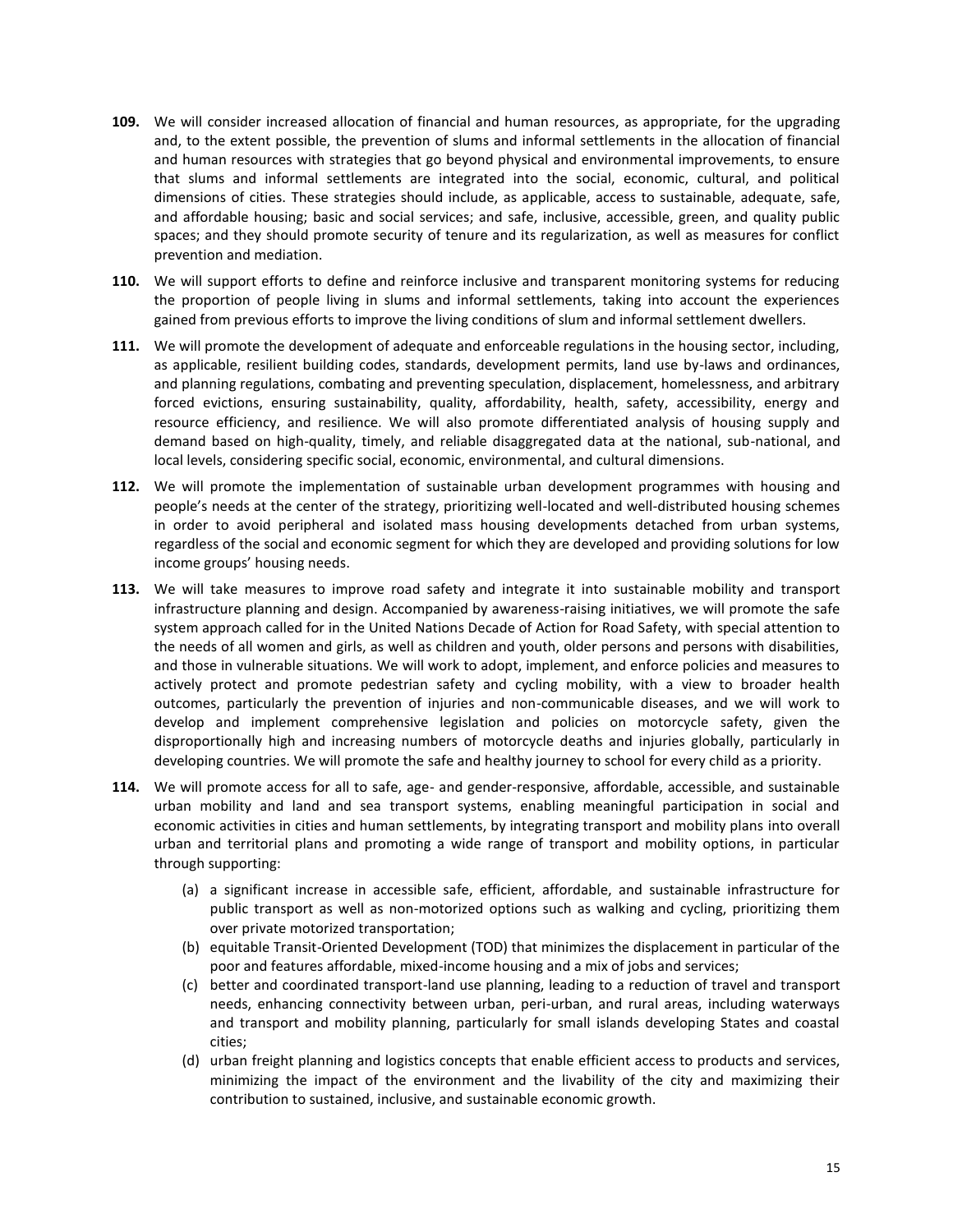- **115.** We will take measures to develop mechanisms and common frameworks at the national, sub-national, and local levels to evaluate the wider benefits of urban and metropolitan transport schemes, including impacts on the environment, the economy, social cohesion, quality of life, accessibility, road safety, public health, and action on climate change, among others.
- **116.** We will support the development of these mechanisms and frameworks, based on sustainable national urban transport and mobility policies, for sustainable, open, and transparent procurement and regulation of transport and mobility services in urban and metropolitan areas, including new technology that enables shared mobility services, as well as the development of clear, transparent, and accountable contractual relationships between local governments and transport and mobility service providers including on data management, which further guarantee public interest, protect individual privacy, and define mutual obligations.
- **117.** We will support better coordination between transport and urban and territorial planning departments, in mutual understanding of planning and policy frameworks, at the national, sub-national, and local levels, including through sustainable urban and metropolitan transport and mobility plans. We will support subnational and local governments in developing the necessary knowledge and capacity to implement and enforce such plans.
- **118.** We will encourage national, sub-national, and local governments to develop and expand financing instruments, enabling them to improve their transport and mobility infrastructure and systems, such as mass rapid transit systems, integrated transport systems, air and rail systems, and safe, sufficient and adequate pedestrian and cycling infrastructure and technology-based innovations in transport and transit systems to reduce congestion and pollution while improving efficiency, connectivity, accessibility, health, and quality of life.
- **119.** We will promote adequate investments in protective, accessible, and sustainable infrastructure and service provision systems for water, sanitation, and hygiene, sewage, solid waste management, urban drainage, reduction of air pollution, and storm water management, in order to improve safety against water-related disasters, health, and ensure universal and equitable access to safe and affordable drinking water for all; as well as access to adequate and equitable sanitation and hygiene for all; and end open defecation, with special attention to the needs and safety of women and girls and those in vulnerable situations. We will seek to ensure that this infrastructure is climate-resilient and forms part of integrated urban and territorial development plans, including housing and mobility, among others, and is implemented in a participatory manner, considering innovative, resource efficient, accessible, context specific, and culturally sensitive sustainable solutions.
- **120.** We will work to equip public water and sanitation utilities with the capacity to implement sustainable water management systems, including sustainable maintenance of urban infrastructure services, through capacity development with the goal of progressively eliminating inequalities, and promoting both the universal and equitable access to safe and affordable drinking water for all, and adequate and equitable sanitation and hygiene for all.
- **121.** We will ensure universal access to affordable, reliable and modern energy services by promoting energy efficiency and sustainable renewable energy, and supporting sub-national and local efforts; to apply them in public buildings, infrastructure and facilities, as well as in taking advantage of their direct control, where applicable, of local infrastructure and codes, to foster uptake in end-use sectors, such as residential, commercial, and industrial buildings, industry, transport, waste, and sanitation. We also encourage the adoption of building performance codes and standards, renewable portfolio targets, energy efficiency labelling, retrofitting of existing buildings and public procurement policies on energy, among other modalities as appropriate, to achieve energy efficiency targets. We will also prioritize smart grid, district energy systems, and community energy plans to improve synergies between renewable energy and energy efficiency.
- **122.** We will support decentralized decision-making on waste disposal to promote universal access to sustainable waste management systems. We will support the promotion of extended producer responsibility schemes, including waste generators and producers in the financing of urban waste management systems and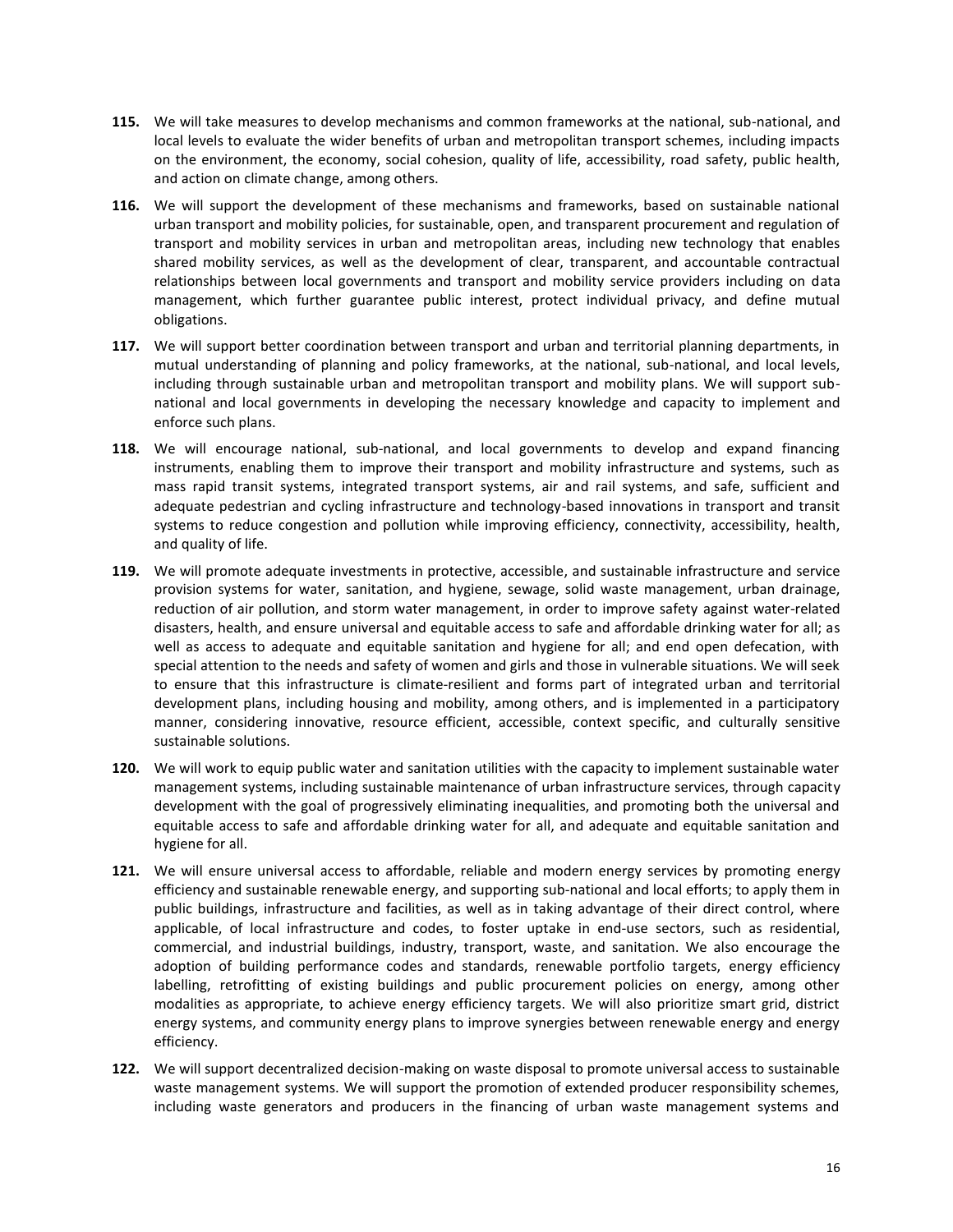reducing the hazards and social economic impacts of waste streams and increasing recycling rates through better product design.

- **123.** We will promote the integration of food security and nutrition needs of urban residents, particularly the urban poor, in urban and territorial planning, to end hunger and malnutrition. We will promote coordination of sustainable food security and agriculture policies across urban, peri-urban, and rural areas to facilitate the production, storage, transport, and marketing of food to consumers in adequate and affordable ways to reduce food losses and to prevent and reuse food waste. We will further promote the coordination of food policies with energy, water, health, transport, and waste — and maintain genetic diversity of seeds and reduce the use of hazardous chemicals — and other policies in urban areas to maximize efficiencies and minimize waste.
- **124.** We will include culture as a priority component of urban plans and strategies in the adoption of planning instruments, including master plans, zoning guidelines, building codes, coastal management policies, and strategic development policies that safeguard a diverse range of tangible and intangible cultural heritage and landscapes, and will protect them from potential disruptive impacts of urban development.
- **125.** We will support leveraging cultural heritage for sustainable urban development, and recognize its role in stimulating participation and responsibility, and promote innovative and sustainable use of architectural monuments and sites with the intention of value creation, through respectful restoration and adaptation. We will engage indigenous peoples and local communities in the promotion and dissemination of knowledge of tangible and intangible cultural heritage and protection of traditional expressions and languages, including through the use of new technologies and techniques.

#### **MEANS OF IMPLEMENTATION**

- **126.** We recognize that the implementation of the New Urban Agenda requires an enabling environment and a wide range of means of implementation including access to science, technology, and innovation and enhanced knowledge sharing on mutually agreed terms, capacity development, and mobilization of financial resources, taking into account the commitment of developed countries and developing countries, tapping into all available traditional and innovative sources at the global, regional, national, sub-national, and local levels as well as enhanced international cooperation and partnerships among governments at all levels, the private sector, civil society, the United Nations system, and other actors, based on the principles of equality, non-discrimination, accountability, respect for human rights, and solidarity, especially with those who are the poorest and most vulnerable.
- **127.** We reaffirm the commitments on means of implementation included in the 2030 Agenda for Sustainable Development and the Addis Ababa Action Agenda on Financing for Development.
- **128.** We will encourage UN-Habitat, other United Nations programmes and agencies and other relevant stakeholders to generate evidence-based and practical guidance for the implementation of the New Urban Agenda and the urban dimension of the Sustainable Development Goals, in close collaboration with Member States, local authorities, major groups, and other relevant stakeholders, as well as through the mobilization of experts. We build on the legacy of the Habitat III Conference and the lessons learnt from its preparatory process, including the regional and thematic meetings. We note, in this context, the valuable contributions of, inter alia, the World Urban Campaign, the General Assembly of Partners for Habitat III, and the Global Land Tool Network.
- **129.** We urge UN-Habitat to continue its work to develop its normative knowledge and provide capacity development and tools to national, sub-national, and local governments in designing, planning, and managing sustainable urban development.
- **130.** We recognize that sustainable urban development, guided by prevailing urban policies and strategies, as appropriate, can benefit from integrated financing frameworks that are supported by an enabling environment at all levels. We acknowledge the importance of ensuring that all financial means of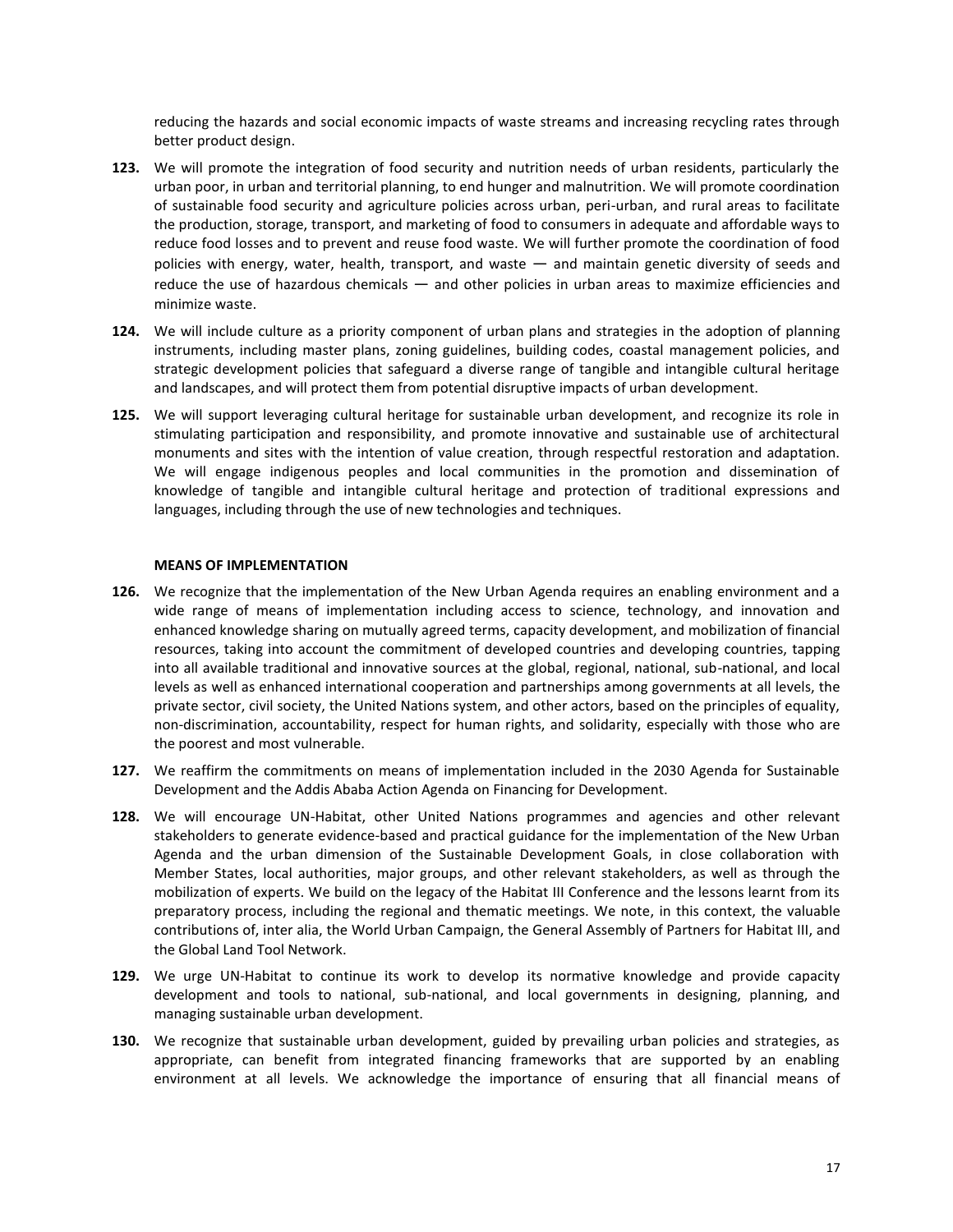implementation are firmly embedded into coherent policy frameworks and fiscal decentralization processes where available, and that adequate capacities are developed at all levels.

- **131.** We support context-sensitive approaches in financing urbanization and in enhancing financial management capacities at all levels of government, adopting specific instruments and mechanisms necessary to achieve sustainable urban development, recognizing that each country has the primary responsibility for its own economic and social development.
- **132.** We will mobilize endogenous resources and revenues generated through the capture of benefits of urbanization, as well as the catalyzing effects and maximized impact of public and private investments in order to improve the financial conditions for urban development and open access to additional sources recognizing that, for all countries, public policies and the mobilization and effective use of domestic resources, underscored by the principle of national ownership, are central to our common pursuit of sustainable urban development, including implementation of the New Urban Agenda.
- **133.** We call on businesses to apply their creativity and innovation toward solving sustainable development challenges in urban areas, acknowledging that private business activity, investment, and innovation are major drivers of productivity, inclusive growth and job creation and that private investment, particularly foreign direct investment, along with a stable international financial system, are essential elements of development efforts.
- **134.** We will support appropriate policies and capacities that enable sub-national and local governments to register and expand their potential revenue base, such as through multi-purpose cadasters, local taxes, fees, and service charges, in line with national policies, while ensuring that women and girls, children and youth, older persons, persons with disabilities, indigenous peoples and local communities, and poor households are not disproportionately affected.
- **135.** We will promote sound and transparent systems of financial transfers from national government to subnational and local governments based on their needs, priorities, functions, mandates, and performancebased incentives, as appropriate, in order to provide them with adequate, timely, and predictable resources and enhance their own abilities to raise revenues and manage expenditures.
- **136.** We will support the development of vertical and horizontal models of distribution of financial resources to decrease inequalities across sub-national territories, within urban centers, and between urban and rural areas, as well as to promote integrated and balanced territorial development. In this regard, we emphasize the importance of improving transparency of data on spending and resource allocation as a tool to assess progress towards equity and spatial integration.
- **137.** We will promote best practices to capture and share the increase in land and property value generated as a result of urban development processes, infrastructure projects, and public investments. Measures could be put in place, as appropriate, to prevent its solely private capture as well as land and real estate speculations, such as gains-related fiscal policies. We will reinforce the link among fiscal systems, urban planning, as well as urban management tools, including land market regulations. We will work to ensure that efforts to generate land-based finance do not result in unsustainable land use and consumption.
- **138.** We will support sub-national and local governments to implement transparent and accountable expenditure control instruments for assessing the necessity and impact of local investment and projects, based on legislative control and public participation, as appropriate, in support of open and fair tendering processes, procurement mechanisms, and reliable budget execution, as well as preventive anti-corruption measures to promote integrity, accountability, effective management, and access to public property and land, in line with national policies.
- **139.** We will support the creation of robust legal and regulatory frameworks for sustainable national and municipal borrowing, on the basis of sustainable debt management, supported by adequate revenues and capacities, by means of local creditworthiness as well as expanded sustainable municipal debt markets when appropriate. We will consider the establishment of appropriate financial intermediaries for urban financing, such as regional, national, sub-national, and local development funds or development banks, including pooled financing mechanisms, which can catalyze public and private, national, and international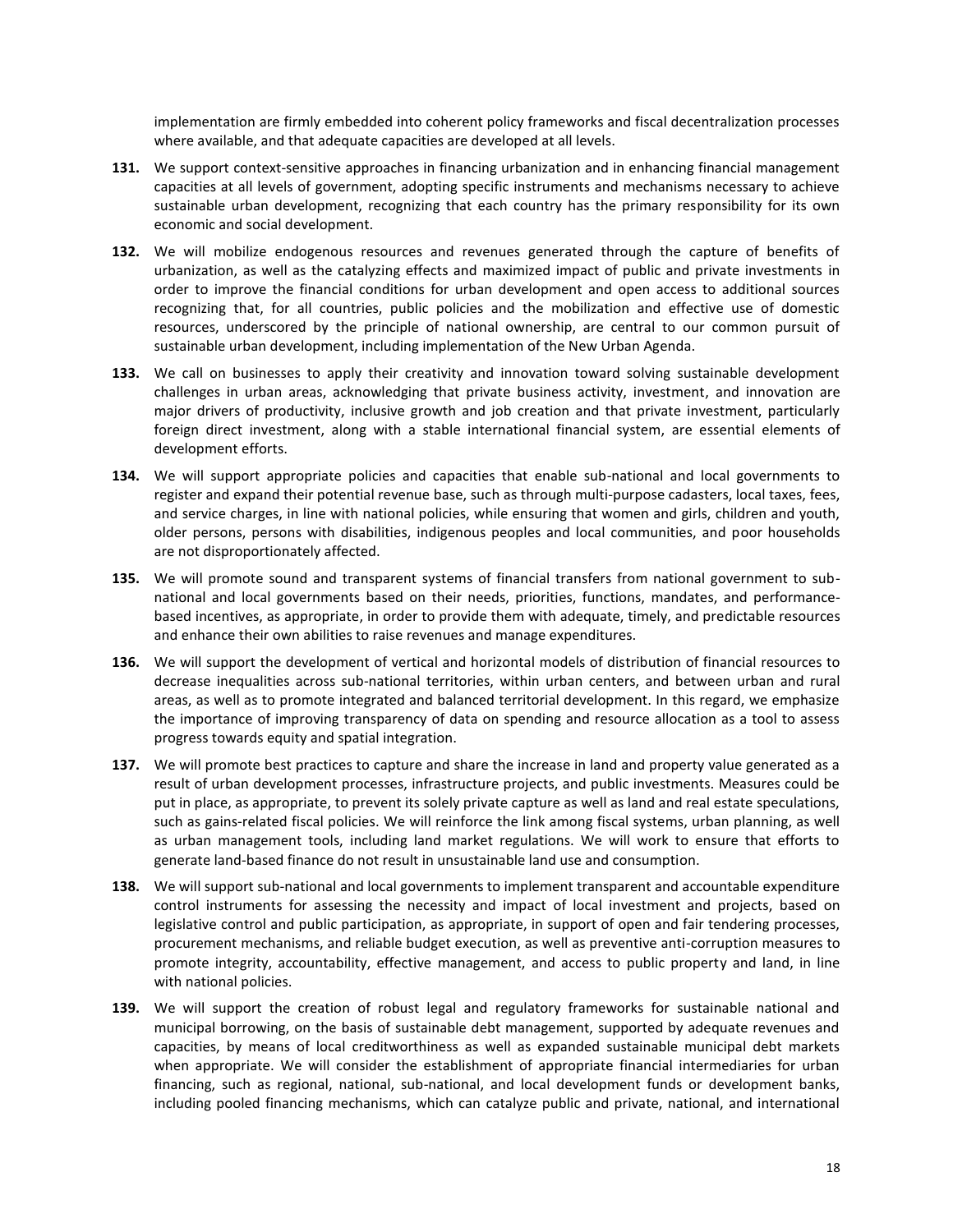financing. We will work to promote risk mitigation mechanisms such as the Multilateral Investment Guarantee Agency, while managing currency risk, to reduce the cost of capital and to stimulate the private sector and households to participate in sustainable urban development and resilience-building efforts, including access to risk transfer mechanisms.

- **140.** We will support the development of appropriate and affordable housing finance products; and encourage the participation of a diverse range of multilateral financial institutions, regional development banks, and development finance institutions; cooperation agencies; private sector lenders and investors, cooperatives, money lenders, and microfinance banks to invest in affordable and incremental housing in all its forms.
- **141.** We will also consider establishing urban and territorial transport infrastructure and service funds at the national level, based on a variety of funding sources, ranging from public grants to contributions from other public entities and the private sector, ensuring coordination among actors and interventions as well as accountability.
- **142.** We invite international multilateral financial institutions, regional development banks, development finance institutions, and cooperation agencies to provide financial support, including through innovative financial mechanisms, to programmes and projects to implement the New Urban Agenda, particularly in developing countries.
- **143.** We support access to different multilateral funds, including the Green Climate Fund, the Global Environment Facility, the Adaptation Fund, the Climate Investment Funds, among others, to secure resources for climate change adaptation and mitigation plans, policies, programmes, and actions for subnational and local governments, within the framework of agreed procedures. We will collaborate with subnational and local financial institutions, as appropriate, to develop climate finance infrastructure solutions and to create appropriate mechanisms to identify catalytic financial instruments, consistent with any national framework in place to ensure fiscal and debt sustainability at all levels of government.
- **144.** We will explore and develop feasible solutions for climate and disaster risks in cities and human settlements, including through collaborating with insurance and reinsurance institutions and other relevant actors, with regard to investments in urban and metropolitan infrastructure, buildings, and other urban assets, as well as for local populations to secure their shelter and economic needs.
- **145.** We support the use of international public finance, including Official Development Assistance (ODA), among others, to catalyze additional resource mobilization from all available sources, public and private, for sustainable urban and territorial development, including by mitigating risks for potential investors recognizing that international public finance plays an important role in complementing the efforts of countries to mobilize public resources domestically, especially in the poorest and most vulnerable countries with limited domestic resources.
- **146.** We will expand opportunities for North-South, South-South, and triangular regional and international cooperation, as well as sub-national, decentralized, and city-to-city cooperation, as appropriate, to contribute to sustainable urban development, developing capacities and fostering exchanges of urban solutions and mutual learning at all levels and by all relevant actors.
- **147.** We will promote capacity development as a multifaceted approach that addresses the ability of multiple stakeholders and institutions at all levels of governance, and combines the individual, societal, and institutional capacity to formulate, implement, enhance, manage, monitor, and evaluate public policies for sustainable urban development.
- **148.** We will promote the strengthening of the capacity of national, sub-national, and local governments, including local government associations, as appropriate, to work with women and girls, children and youth, older persons and persons with disabilities, indigenous peoples and local communities, and those in vulnerable situations as well as with civil society, the academia, and research institutions in shaping organizational and institutional governance processes, enabling them to effectively participate in urban and territorial development decision-making.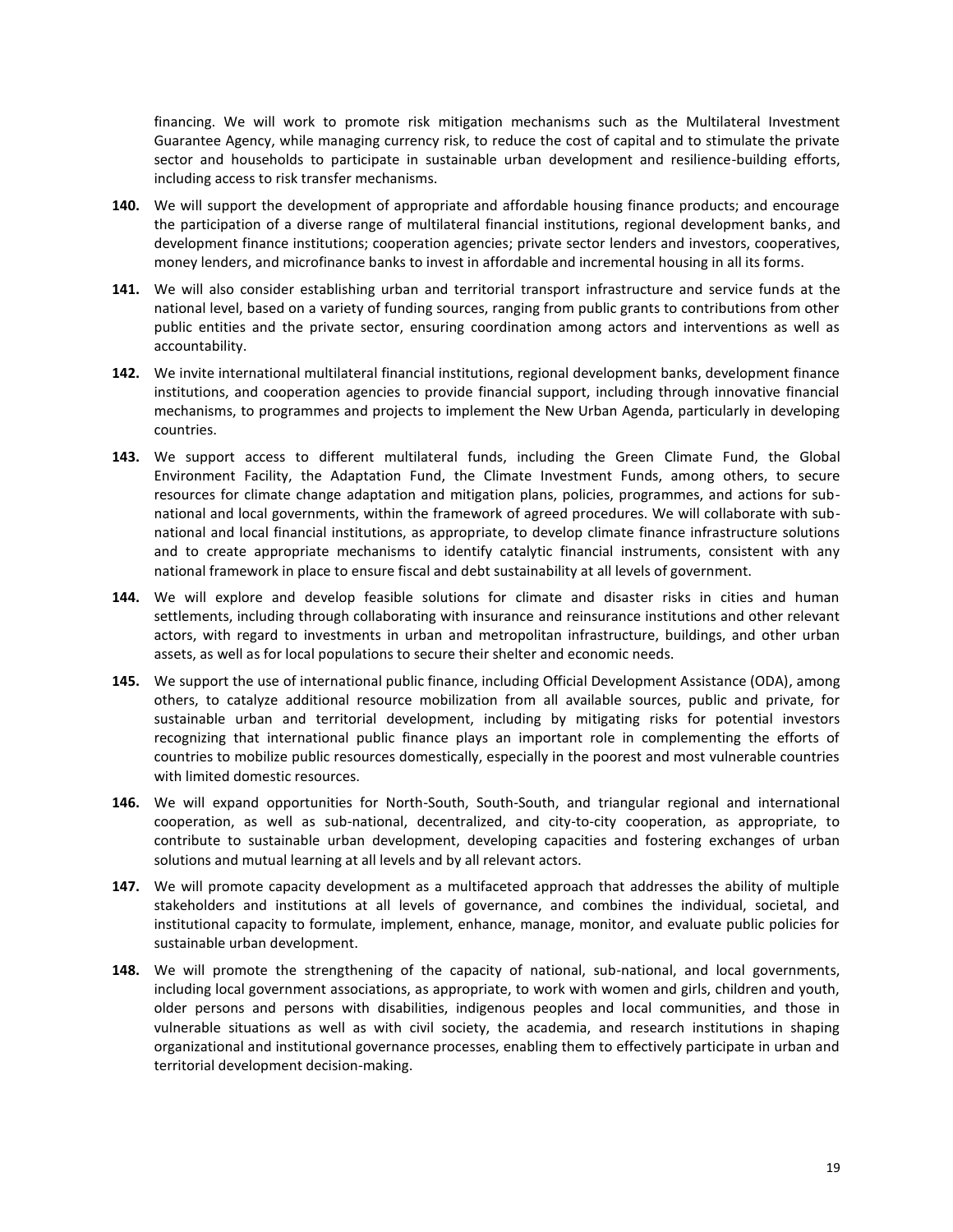- **149.** We will support local government associations as promoters and providers of capacity development, recognizing and strengthening, as appropriate, both their involvement in national consultations on urban policies and development priorities, and their cooperation with sub-national and local governments, along with civil society, private sector, professionals, academia, and research institutions, and their existing networks, to deliver on capacity development programmes by means of peer-to-peer learning, subjectmatter related partnerships, and collaborative actions such as inter-municipal cooperation, on a global, regional, national, sub-national, and local scale, including the establishment of practitioners' networks and science-policy interface practices*.*
- **150.** We underscore the need for enhanced cooperation and knowledge exchange on science, technology and innovation to the benefit of sustainable urban development, in full coherence, coordination and synergy with the processes of the Technology Facilitation Mechanism established under the Addis Ababa Action Agenda and launched under the 2030 Agenda for Sustainable Development.
- **151.** We will promote capacity development programmes to help sub-national and local governments in financial planning and management, anchored in institutional coordination at all levels, including environmental sensitivity and anti-corruption measures, embracing transparent and independent oversight, accounting procurement, reporting, auditing, and monitoring processes, among others, and to review sub-national and national performance and compliance, with particular attention to age- and gender-responsive budgeting and the improvement and digitalization of accounting processes and records, in order to promote resultbased approaches, and to build medium- to long-term administrative and technical capacity.
- **152.** We will promote capacity development programmes on the use of legal land-based revenue and financing tools as well as on real estate market functioning for policymakers and local public officials focusing on the legal and economic foundations of value capture, including quantification, capturing, and distribution of land value increments.
- **153.** We will promote the systematic use of multi-stakeholder partnerships in urban development processes, as appropriate, establishing clear and transparent policies, financial and administrative frameworks and procedures, as well as planning guidelines for multi-stakeholder partnerships.
- **154.** We recognize the significant contribution of voluntary collaborative initiatives, partnerships and coalitions that plan to initiate and enhance the implementation of the New Urban Agenda, highlighting best practices and innovative solutions including by promoting co-production networks between sub-national entities, local governments and other relevant stakeholders.
- **155.** We will promote capacity development initiatives to empower and strengthen skills and abilities of women and girls, children and youth, older persons and persons with disabilities, indigenous peoples and local communities, as well as persons in vulnerable situations for shaping governance processes, engaging in dialogue, and promoting and protecting human rights and anti-discrimination, to ensure their effective participation in urban and territorial development decision-making.
- **156.** We will promote the development of national information and communications technology policies and egovernment strategies as well as citizen-centric digital governance tools, tapping into technological innovations, including capacity development programmes, in order to make information and communications technologies accessible to the public, including women and girls, children and youth, persons with disabilities, older persons and persons in vulnerable situations, to enable them to develop and exercise civic responsibility, broadening participation and fostering responsible governance, as well as increasing efficiency. The use of digital platforms and tools, including geospatial information systems, will be encouraged to improve long-term integrated urban and territorial planning and design, land administration and management, and access to urban and metropolitan services.
- **157.** We will support science, research, and innovation, including a focus on social, technological, digital and nature-based innovation, robust science-policy interfaces in urban and territorial planning and policy formulation, as well as institutionalized mechanisms for sharing and exchanging information, knowledge and expertise, including the collection, analysis, standardization and dissemination of geographically-based, community-collected, high-quality, timely and reliable data, disaggregated by income, sex, age, race,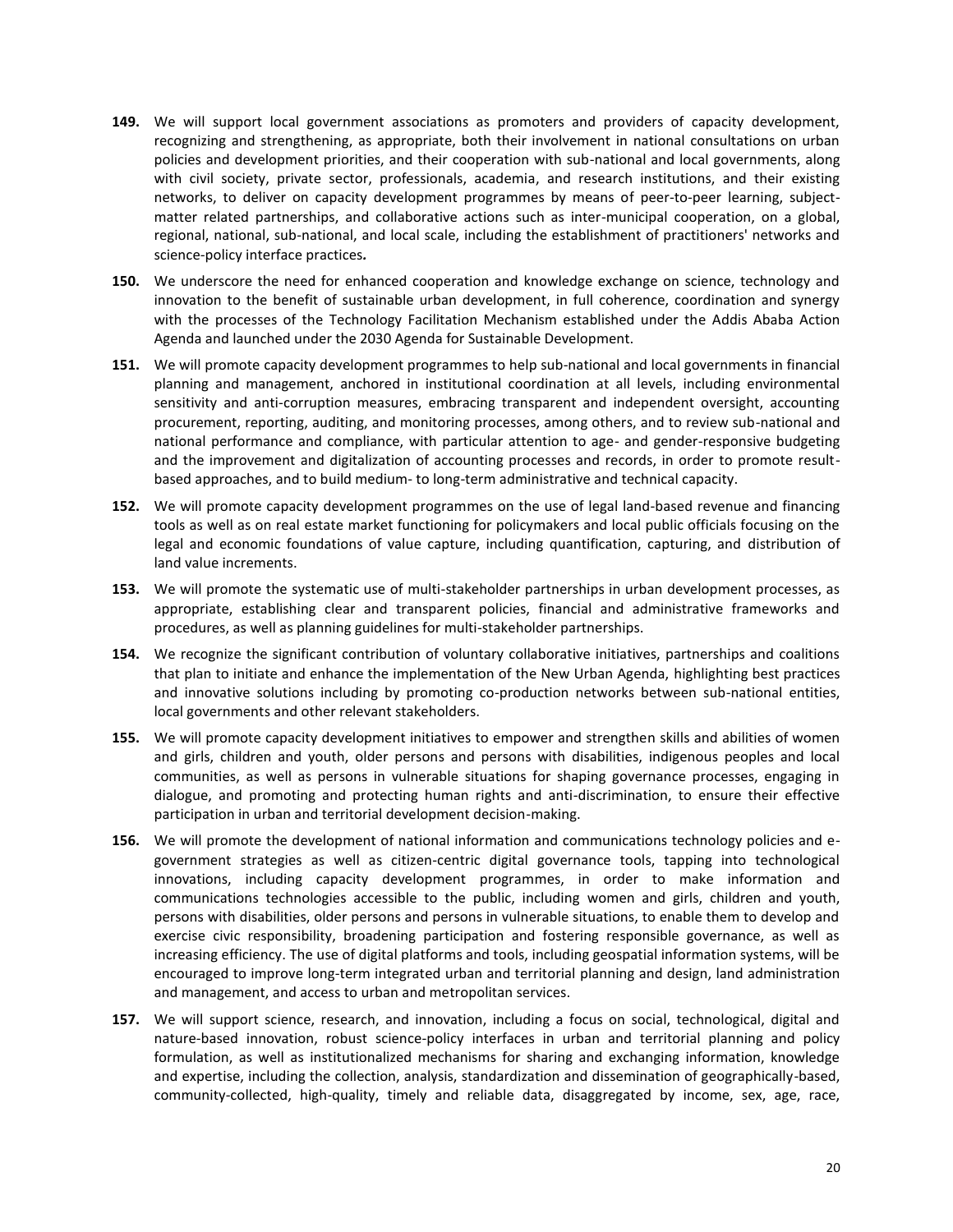ethnicity, migration status, disability, geographic location, and other characteristics relevant in national, sub-national, and local contexts.

- **158.** We will strengthen the data and statistical capacities at national, sub-national, and local levels to effectively monitor progress achieved in the implementation of sustainable urban development policies and strategies and to inform decision-making and appropriate reviews. Data collection procedures for the implementation and follow up and review of the New Urban Agenda should primarily be based on official national, subnational, and local data sources and other sources as appropriate, and be open, transparent, and consistent with the purpose of respecting privacy rights and all human rights obligations and commitments. Progress towards a global people-based definition of cities and human settlements may support this work.
- **159.** We will support the role and enhanced capacity of national, sub-national, and local governments in data collection, mapping, analysis, and dissemination, as well as in promoting evidence-based governance, building on a shared knowledge base using both globally comparable as well as locally generated data, including through censuses, household surveys, population registers, community-based monitoring processes and other relevant sources, disaggregated by income, sex, age, race, ethnicity, migration status, disability, geographic location, and other characteristics relevant in national, sub-national, and local contexts.
- **160.** We will foster the creation, promotion, and enhancement of open, user-friendly, and participatory data platforms using technological and social tools available to transfer and share knowledge among national, sub-national, and local governments and relevant stakeholders, including non-state actors and people, to enhance effective urban planning and management, efficiency, and transparency through e-governance, information and communications technologies assisted approaches, and geospatial information management.

#### **C. FOLLOW-UP AND REVIEW**

- **161.** We will carry out a periodic follow-up and review of the New Urban Agenda, ensuring coherence at the national, regional, and global levels, in order to track progress, assess impact, and ensure its effective and timely implementation, accountability to our citizens, and transparency, in an inclusive manner.
- **162.** We encourage voluntary, country-led, open, inclusive, multi-level, participatory, and transparent follow-up and review of the New Urban Agenda. It should take into account contributions of national, sub-national, and local levels of government, and be supplemented by contributions from the United Nations system, regional and sub-regional organizations, major groups and relevant stakeholders, and should be a continuous process aimed at creating and reinforcing partnerships among all relevant stakeholders and fostering exchanges of urban solutions and mutual learning.
- **163.** We acknowledge the importance of local governments as active partners in the follow-up and review of the New Urban Agenda at all levels, and encourage them to jointly develop with national and sub-national governments, as appropriate, implementable follow-up and review mechanisms at the local level, including through relevant associations and appropriate platforms. We will consider strengthening, where appropriate, their capacity to contribute in this respect.
- **164.** We stress that the follow-up and review of the New Urban Agenda must have effective linkages with the follow-up and review of the 2030 Agenda for Sustainable Development to ensure coordination and coherence in their implementation.
- **165.** We reaffirm the role and expertise of the United Nations Human Settlements Programme (UN-Habitat), within its mandate, as a focal point for sustainable urbanization and human settlements, in collaboration with other United Nations system entities, recognizing the linkages between sustainable urbanization, and, inter alia, sustainable development, disaster risk reduction, and climate change.
- **166.** We invite the General Assembly to request the Secretary-General, with voluntary inputs from countries and relevant regional and international organizations, to report on the progress of the implementation of the New Urban Agenda every four years, with the first report to be submitted during the  $72^{nd}$  session.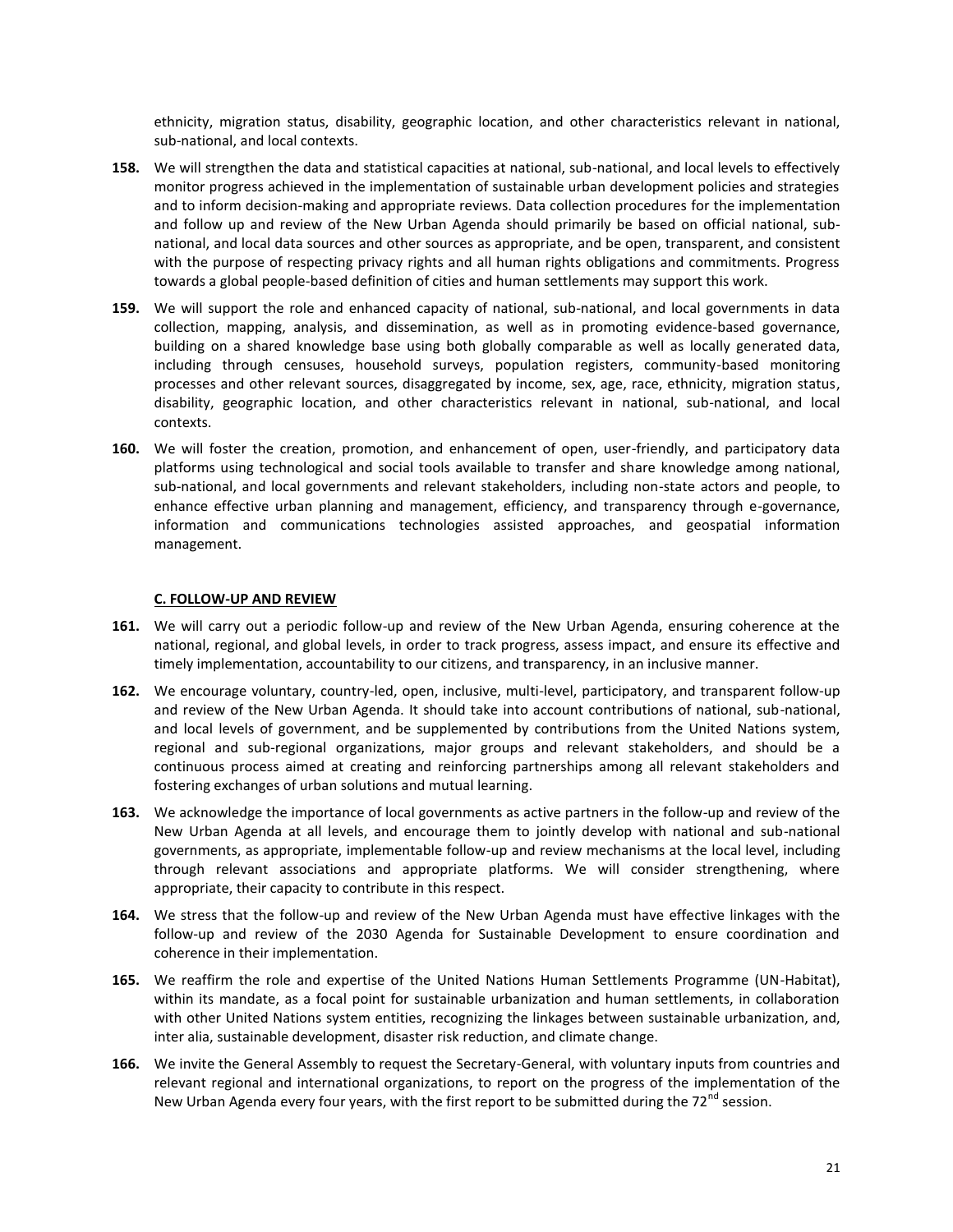- **167.** This report will provide a qualitative and quantitative analysis of the progress made in the implementation of the New Urban Agenda and internationally agreed goals and targets relevant to sustainable urbanization and human settlements. This analysis will be based on the activities of national, sub-national, and local governments, UN-Habitat, other relevant entities of the United Nations system, relevant stakeholders in support of the implementation of the New Urban Agenda, and the reports of the UN-Habitat Governing Council. This report should incorporate, to the extent possible, the inputs of multilateral organizations and processes where appropriate, civil society, the private sector, and academia. It should build on existing platforms and processes such as the World Urban Forum convened by UN-Habitat. It should avoid duplication and respond to local, sub-national, and national circumstances and legislation, capacities, needs, and priorities.
- **168.** The preparation of this report will be coordinated by UN-Habitat, in close collaboration with other relevant entities of the United Nations system, ensuring an inclusive United Nations system-wide coordination process. This report will be submitted to the General Assembly through the Economic and Social Council<sup>1</sup>. This report will also feed into the High-Level Political Forum on Sustainable Development under the auspices of the General Assembly, with a view towards ensuring coherence, coordination and collaborative linkages with the follow-up and review of the 2030 Agenda for Sustainable Development.
- **169.** We will continue strengthening mobilization efforts through partnerships, advocacy, and awareness activities on the implementation of the New Urban Agenda using existing initiatives such as World Habitat Day and World Cities Day, as well as consider establishing new initiatives to mobilize and generate support from civil society, citizens, and relevant stakeholders. We note the importance of continuing to engage in the follow-up and review of the New Urban Agenda with sub-national and local governments associations represented at the World Assembly of Local and Regional Governments.
- **170.** We reaffirm General Assembly resolutions A/RES/51/177, A/RES/56/206, A/RES/67/216, A/RES/68/239 and A/RES/69/226; as well as other relevant resolutions including A/RES/31/109 and A/RES/32/162. We reiterate the importance of the Nairobi headquarters location of UN-Habitat.
- **171.** We underline the importance of UN-Habitat given its role within the United Nations system as a focal point on sustainable urbanization and human settlements including in the implementation and follow-up and review of the New Urban Agenda, in collaboration with other United Nations system entities.
- **172.** In light of the New Urban Agenda and with a view to enhancing the effectiveness of UN-Habitat, we request the Secretary-General to submit to the General Assembly during its  $71<sup>st</sup>$  session an evidence-based and independent assessment of UN-Habitat. The result of the assessment will be a report containing recommendations to enhance the effectiveness, efficiency, accountability and oversight of UN-Habitat and in this regard should analyze:
	- The normative and operational mandate of UN-Habitat.
	- The governance structure of UN-Habitat for more effective, accountable, and transparent decisionmaking, considering alternatives including universalization of the membership of its Governing Council.
	- The work of UN-Habitat with national, sub-national, and local governments and with relevant stakeholders in order to tap the full potential of partnerships.
	- The financial capability of UN-Habitat.

 $\overline{a}$ 

**173.** We decide to hold a two-day High-Level Meeting of the General Assembly, convened by the President of the General Assembly during the 71 $s$ <sup>t</sup> session, to discuss the effective implementation of the New Urban Agenda and the positioning of UN-Habitat in this regard. The meeting will discuss, inter alia, best practices, success stories, and the measures contained in the report. A chair's summary of the meeting will serve as input to the 72<sup>nd</sup> session of the Second Committee for its consideration of the action to be taken in light of the

<sup>&</sup>lt;sup>1</sup> This report is intended to replace the report of the Secretary-General to the Economic and Social Council on the coordinated implementation of the Habitat Agenda. This report is also intended to be part of, and not additional to, the report of the Secretary-General requested by the General Assembly in its resolution under the relevant agenda item.